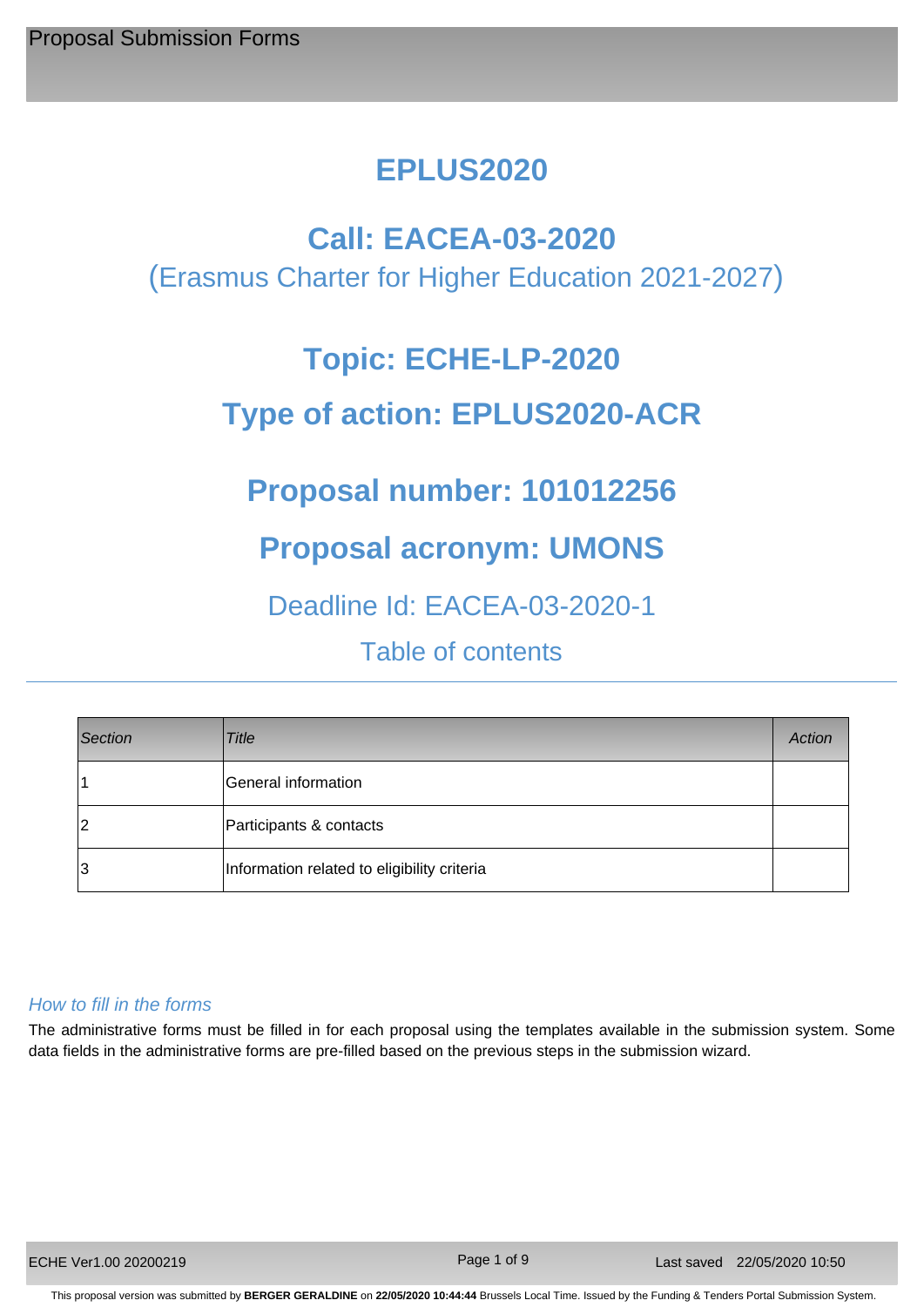*Proposal ID* **101012256** *Acronym* **UMONS**

# 1 - General information

|                         | Topic ECHE-LP-2020                                                                                                                    | Type of Action EPLUS2020-ACR |
|-------------------------|---------------------------------------------------------------------------------------------------------------------------------------|------------------------------|
|                         | Call Identifier EACEA-03-2020                                                                                                         | Deadline Id EACEA-03-2020-1  |
| Acronym                 | <b>UMONS</b>                                                                                                                          |                              |
| Proposal title          | Shaping a future of international excellence for all through a performing European Area of Education                                  |                              |
|                         | Note that for technical reasons, the following characters are not accepted in the Proposal Title and will be removed: $\langle$ > " & |                              |
| Duration in<br>months   | 86                                                                                                                                    |                              |
| Fixed keyword 1         | Knowledge triangle between education                                                                                                  |                              |
| Fixed keyword 2         | European transparency tools for validation ECTS                                                                                       |                              |
| Fixed keyword 3         | Mobility (virtual and blended)                                                                                                        |                              |
| Fixed keyword 4         | Bologna process - related to Modernisation of Higher Education                                                                        |                              |
| Fixed keyword 5         | International cooperation                                                                                                             |                              |
| Free keywords           | Access to all and non-discrimination policy<br>Digitalization in the management of international mobilities                           |                              |
| Application<br>language | French                                                                                                                                |                              |

Page 2 of 9

This proposal version was submitted by **BERGER GERALDINE** on **22/05/2020 10:44:44** Brussels Local Time. Issued by the Funding & Tenders Portal Submission System.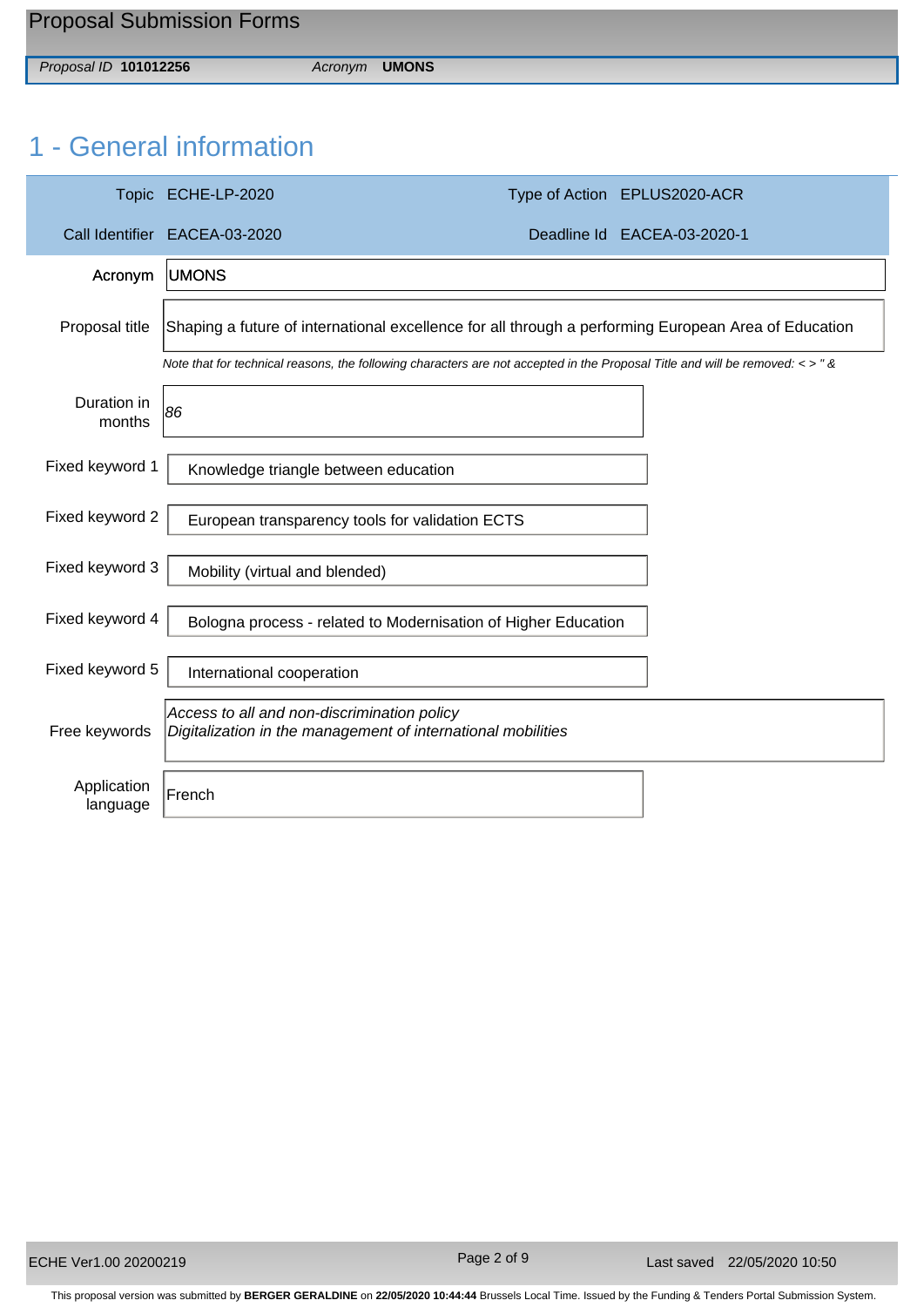Proposal Submission Forms

*Proposal ID* **101012256** *Acronym* **UMONS**

## *Abstract\**

*The European Policy Statement, as described in the following pages, is a main contribution to the international strategy of University of Mons and certainly a fundamental asset to achieve the core mission of training students to be citizens of the world, and to help the Community of UMONS in understanding that the world has more common challenges to share than differences.* 

*Through the ECHE 2021-27, UMONS intends to:* 

*- Increase the number of high quality level of european and international mobilities (IN and OUT) thanks to an active involvement in Erasmus+ KA1(103/107, Erasmus Mundus) and KA2 (strategic partnerships, European University and innovation cooperation projects) ;* 

*- Promote and support student and staff mobility in perfect fulfilment of the principles of the ECHE, especially for individuals with fewer opportunities (non-discrimination Policy clearly established in UMONS official rules);* 

*- Give a European and international dimension to our academic programmes ;* 

*- Enhance the development of joint masters and the introduction of international topics in the programmes through the valorisation of our partnerships ;* 

*- Organise summer schools open to the regional, interregional, european and international public ;* 

- Promote performed "Internationalization at home" actions, and implement the organization of "blended mobilities";

*- Perform a digitalized management of the international mobilities and cooperation activities;* 

*- Develop the European Student Card initiative in the university structure of academic and administrative management;* 

*- Perform innovative methods of quality assessment and pertinent indicators in the international mobilities and cooperation projects, enabling an optimal measure of their impact, improving the performance of our international/European strategy ; - Contribute to the modernization of the university in its internal structure and international cooperation Policy, in accordance* 

*with the European Education Area Project.*

Remaining characters 14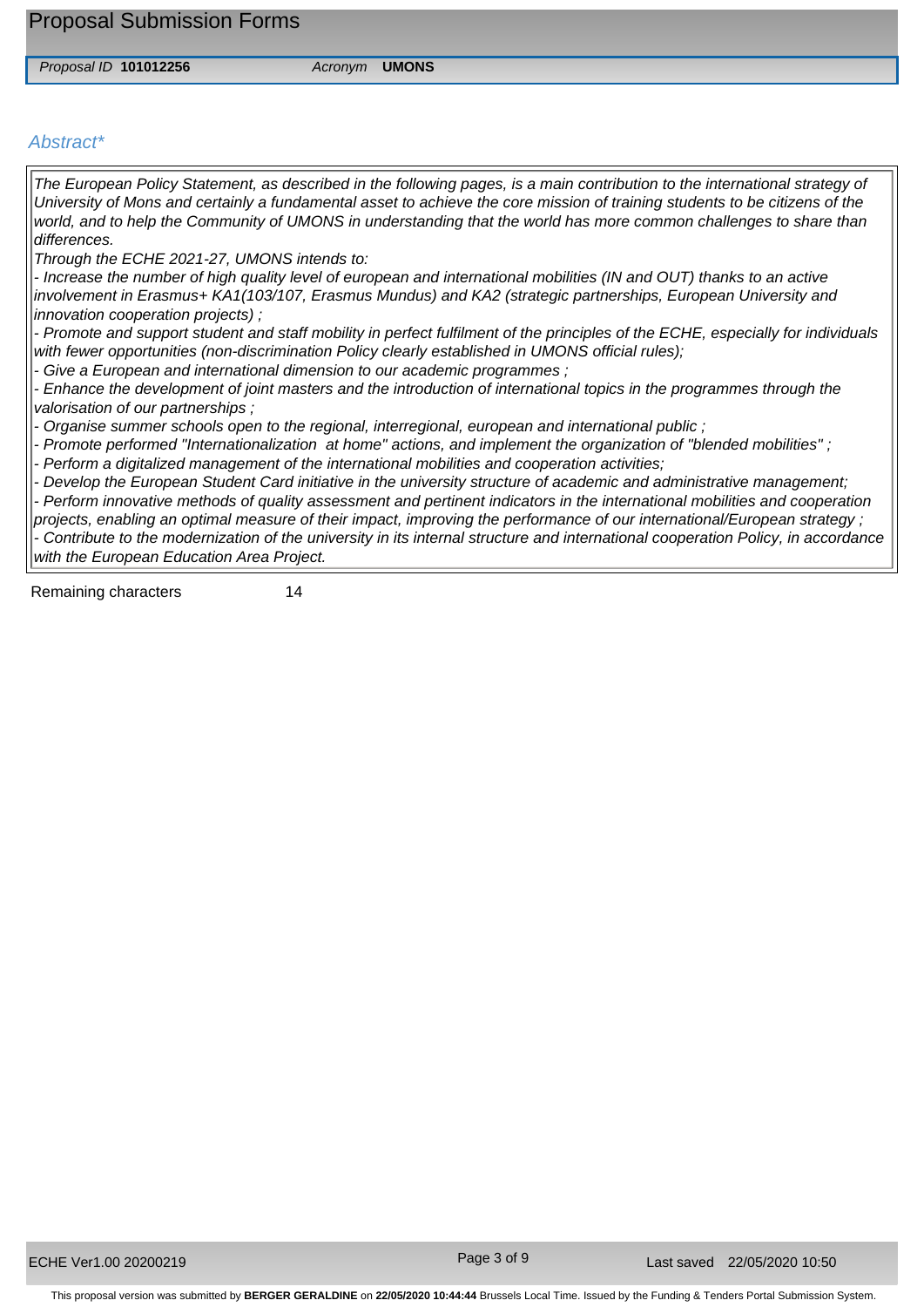*Proposal ID* **101012256** *Acronym* **UMONS**

Has this proposal (or a very similar one) been submitted in the past 2 years in response to a call for proposals under Horizon 2020 or any other EU programme(s)?

Please give the proposal reference or contract number.

*xxxxxx-x*

## *Declarations*

| 1) We/I declare to have the explicit consent of all participants on their participation and on the content of this<br>proposal.                                                                                                                                                                                                                                                                      |             |
|------------------------------------------------------------------------------------------------------------------------------------------------------------------------------------------------------------------------------------------------------------------------------------------------------------------------------------------------------------------------------------------------------|-------------|
| (2) We/I confirm that the information contained in this proposal is correct and complete and that none of the<br>project activities have started before the proposal was submitted.                                                                                                                                                                                                                  | $\boxtimes$ |
| $ 3)$ We/I declare:<br> - to be fully compliant with the eligibility criteria set out in the call<br>- not to be subject to any exclusion grounds under the EU Financial Regulation (Regulation No 2018/1046)<br>- to have the financial and operational capacity to carry out the proposed project                                                                                                  | ⋉           |
| 4) We/acknowledge that all communication will be made through the Funding & Tenders Portal electronic<br>exchange system and that access and use of this system is subject to the <b>Funding &amp; Tenders</b> Portal Terms<br>and Conditions.                                                                                                                                                       |             |
| 5) We/I acknowledge and authorize the collection, use and processing of personal data for the purpose of the<br>evaluation of the proposal and the subsequent management of the grant/prize (if any).<br>We/I acknowledge and authorize that the data may also be used for the monitoring and evaluation of the EU<br>funding programme, the design of future programmes and communication purposes. |             |

The coordinator is only responsible for the correctness of the information relating to his/her own organisation. Each applicant remains responsible for the correctness of the information related to him/her and declared above. If the proposal to be retained for EU funding, the coordinator and each beneficiary will be required to present a formal declaration in this respect.

## **Note:**

For **multi-beneficiary applications**, the coordinator vouches for its own organization and that all other participants confirmed their participation and compliance with conditions set out in the call. If the proposal is retained for funding, each participant will be required to submit a formal declaration of honour confirming this.

**False statements** or incorrect information may lead to administrative sanctions under the Financial Regulation 2018/1046.

**Personal data** will be collected, used and processed in accordance with Regulation 2018/1725 and the **[Funding & Tenders Portal privacy](https://ec.europa.eu/info/funding-tenders/opportunities/portal/screen/support/legalnotice)  [statement](https://ec.europa.eu/info/funding-tenders/opportunities/portal/screen/support/legalnotice)**.

Please be however aware that, to protect EU financial interests, your data may be transferred to other EU institutions and bodies and be registered in the EDES database. Data in the EDES database is also subject to Regulation 2018/1725 and the **EDES privacy statement**.

Page 4 of 9

This proposal version was submitted by **BERGER GERALDINE** on **22/05/2020 10:44:44** Brussels Local Time. Issued by the Funding & Tenders Portal Submission System.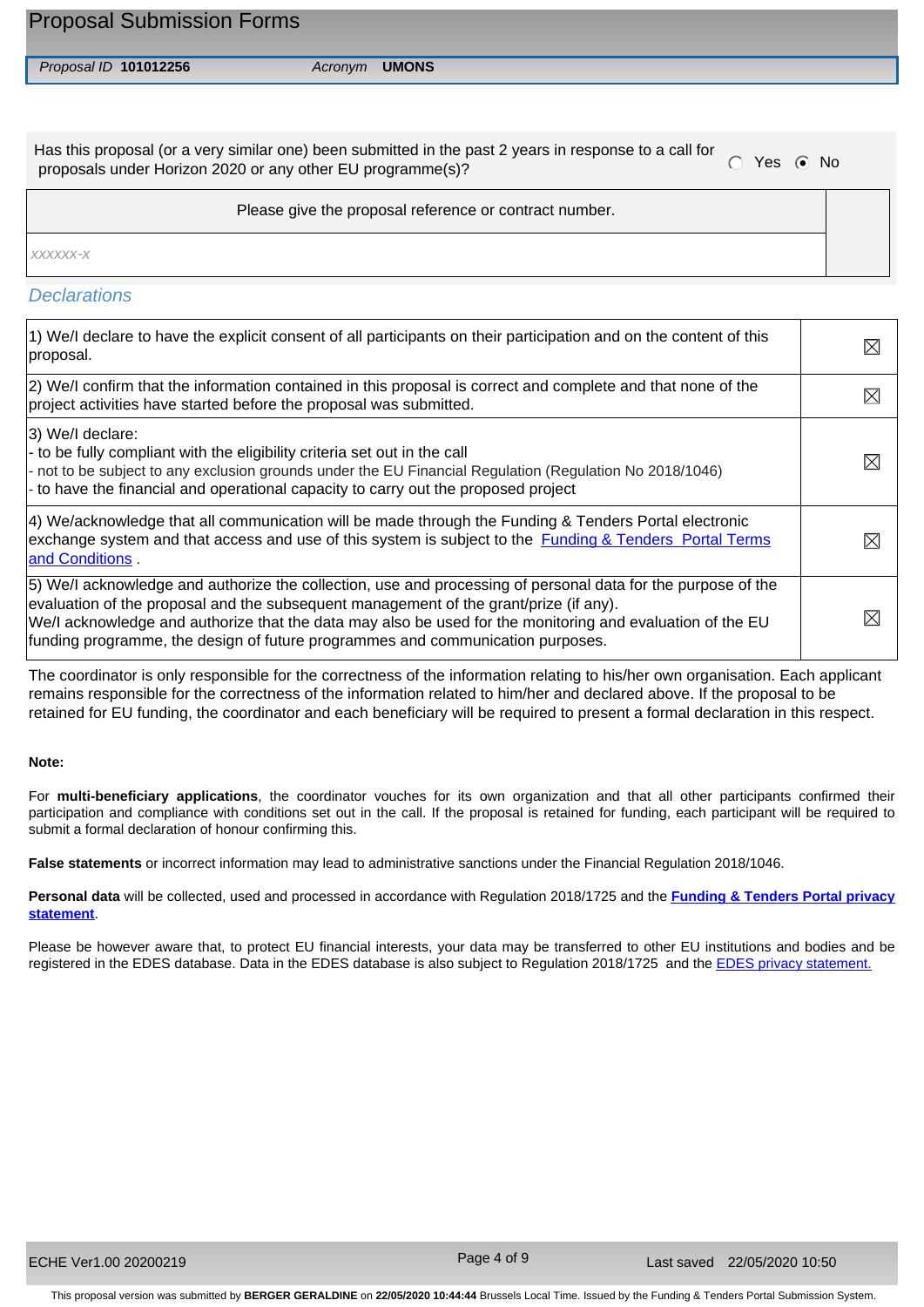| <b>Proposal Submission Forms</b> |                      |
|----------------------------------|----------------------|
| Proposal ID 101012256            | Acronym <b>UMONS</b> |

# 2 - Participants & contacts

| # | Participant Legal Name | Country | Action |
|---|------------------------|---------|--------|
|   | UNIVERSITE DE MONS     | Belgium |        |

Page 5 of 9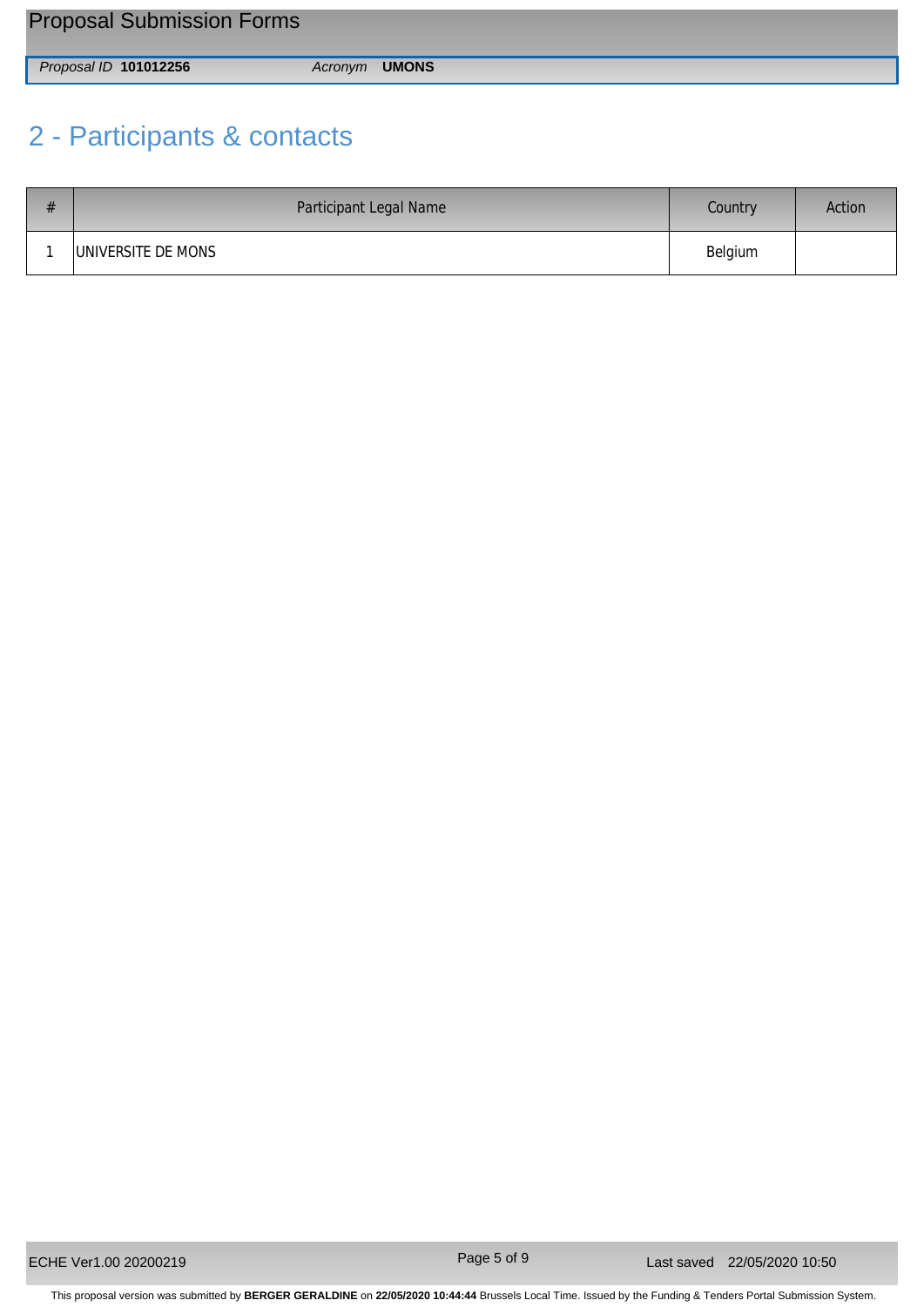| <b>Proposal Submission Forms</b> |                                                    |                           |              |                                                                                                                                            |
|----------------------------------|----------------------------------------------------|---------------------------|--------------|--------------------------------------------------------------------------------------------------------------------------------------------|
| Proposal ID                      | 101012256                                          | Acronym                   | <b>UMONS</b> | Short name <b>UMONS</b>                                                                                                                    |
|                                  |                                                    |                           |              | 2 - Administrative data of participating organisations                                                                                     |
|                                  |                                                    |                           |              |                                                                                                                                            |
| <b>PIC</b><br>990884004          | <b>Legal name</b>                                  | <b>UNIVERSITE DE MONS</b> |              |                                                                                                                                            |
| <b>ECHE Reference Code</b>       |                                                    |                           |              | <b>Institution Code</b>                                                                                                                    |
|                                  | 256525-EPP-1-2014-1-BE-EPPKA3-ECHE                 |                           |              | <b>B MONS21</b>                                                                                                                            |
| <b>Short name: UMONS</b>         |                                                    |                           |              |                                                                                                                                            |
| <b>Address</b>                   |                                                    |                           |              |                                                                                                                                            |
|                                  | Street PLACE DU PARC 20                            |                           |              |                                                                                                                                            |
|                                  | Town MONS                                          |                           |              |                                                                                                                                            |
|                                  | Postcode 7000                                      |                           |              |                                                                                                                                            |
|                                  | Country Belgium                                    |                           |              |                                                                                                                                            |
|                                  | Webpage www.umons.ac.be                            |                           |              |                                                                                                                                            |
| <b>Specific Legal Statuses</b>   |                                                    |                           |              |                                                                                                                                            |
|                                  |                                                    |                           |              |                                                                                                                                            |
|                                  |                                                    |                           |              |                                                                                                                                            |
|                                  |                                                    |                           |              |                                                                                                                                            |
|                                  | International organisation of European interest no |                           |              |                                                                                                                                            |
|                                  | Secondary or Higher education establishment yes    |                           |              |                                                                                                                                            |
|                                  |                                                    |                           |              |                                                                                                                                            |
| <b>Enterprise Data</b>           |                                                    |                           |              |                                                                                                                                            |
|                                  |                                                    |                           |              |                                                                                                                                            |
|                                  |                                                    |                           |              |                                                                                                                                            |
|                                  |                                                    |                           |              | Based on the below details from the Beneficiary Registry the organisation is not an SME (small- and medium-sized enterprise) for the call. |
|                                  |                                                    |                           |              |                                                                                                                                            |
|                                  |                                                    |                           |              |                                                                                                                                            |

Page 6 of 9

This proposal version was submitted by **BERGER GERALDINE** on **22/05/2020 10:44:44** Brussels Local Time. Issued by the Funding & Tenders Portal Submission System.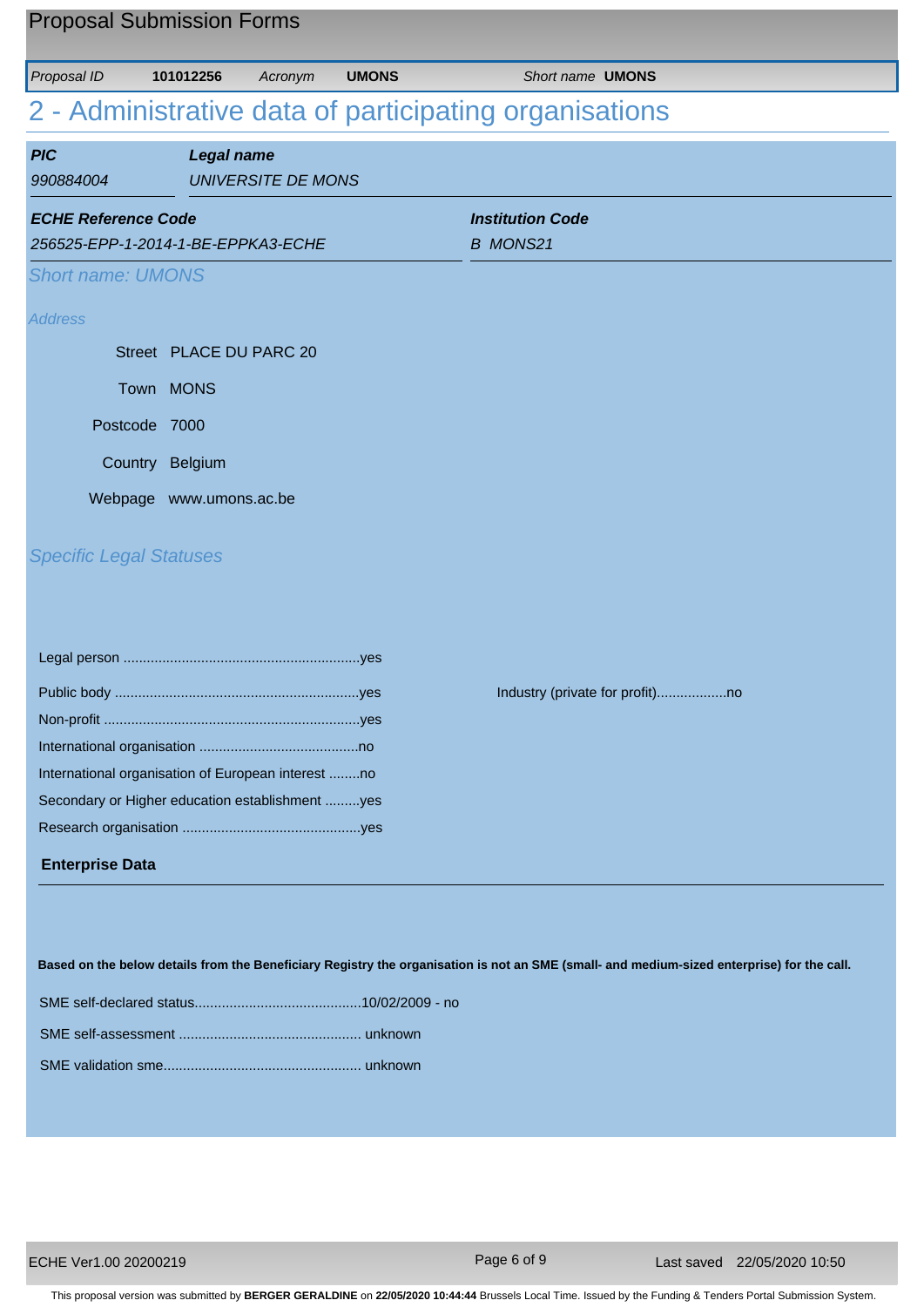| <b>Proposal Submission Forms</b>             |                   |         |                                          |                                                            |                      |
|----------------------------------------------|-------------------|---------|------------------------------------------|------------------------------------------------------------|----------------------|
| Proposal ID                                  | 101012256         | Acronym | <b>UMONS</b>                             | Short name <b>UMONS</b>                                    |                      |
| Department(s) carrying out the proposed work |                   |         |                                          |                                                            |                      |
| <b>Department 1</b>                          |                   |         |                                          |                                                            |                      |
| Department name                              |                   |         |                                          | Service des Relations Internationales - Université de Mons | not applicable<br>L. |
|                                              |                   |         | Same as proposing organisation's address |                                                            |                      |
| Street                                       | Place du Parc, 20 |         |                                          |                                                            |                      |
| Town                                         | Mons              |         |                                          |                                                            |                      |
| Postcode                                     | 7000              |         |                                          |                                                            |                      |
| Country                                      | Belgium           |         |                                          |                                                            |                      |
|                                              |                   |         |                                          |                                                            |                      |

Page 7 of 9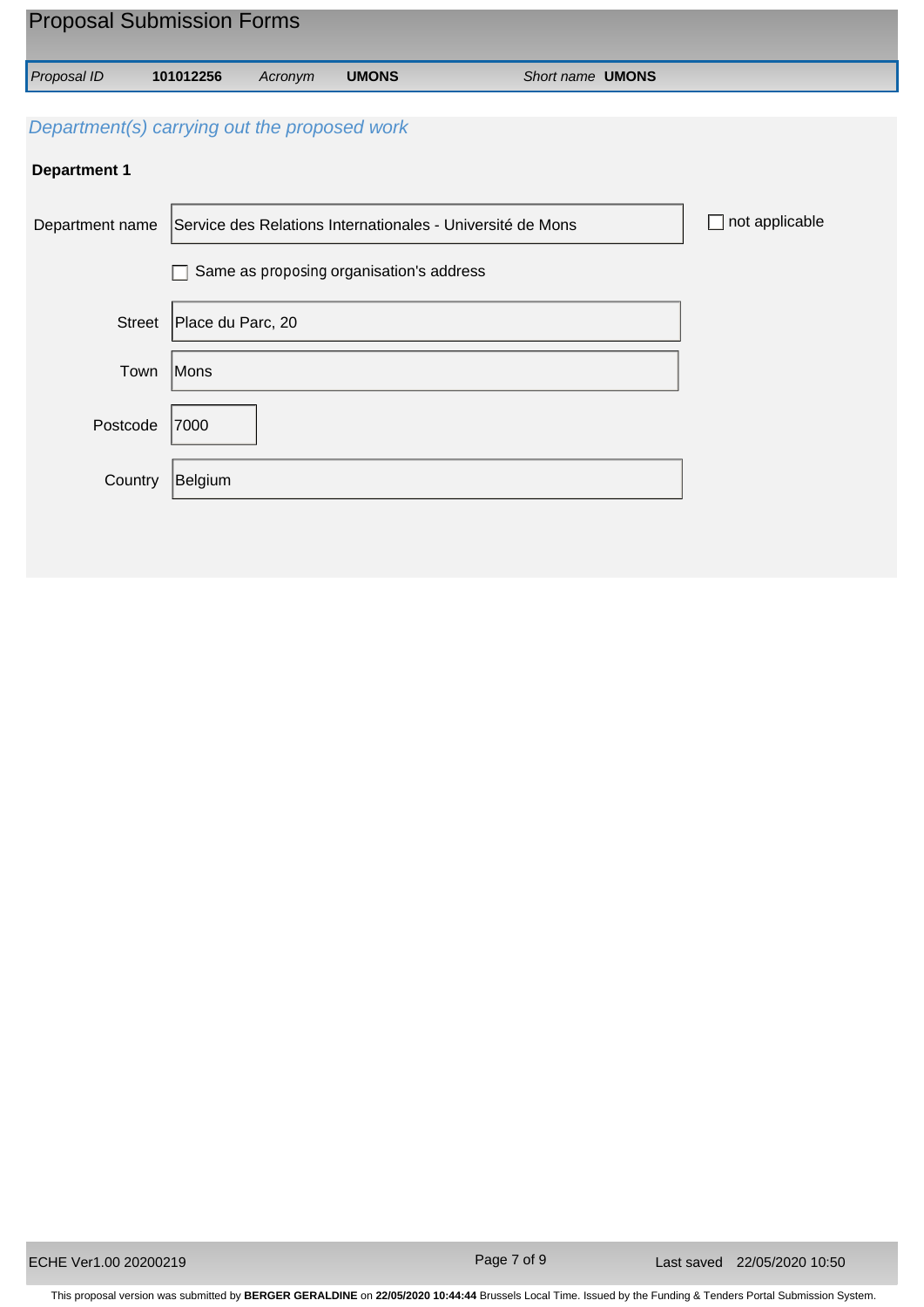| <b>Proposal Submission Forms</b>                                                                                             |                                                 |                                          |              |             |                         |                     |                |                                                                                                                                             |
|------------------------------------------------------------------------------------------------------------------------------|-------------------------------------------------|------------------------------------------|--------------|-------------|-------------------------|---------------------|----------------|---------------------------------------------------------------------------------------------------------------------------------------------|
| Proposal ID                                                                                                                  | 101012256                                       | Acronym                                  | <b>UMONS</b> |             | Short name <b>UMONS</b> |                     |                |                                                                                                                                             |
| Person in charge of the proposal                                                                                             |                                                 |                                          |              |             |                         |                     |                |                                                                                                                                             |
| rights and basic contact details of contact persons, please go back to Step 4 of the submission wizard and save the changes. |                                                 |                                          |              |             |                         |                     |                | The name and e-mail of contact persons are read-only in the administrative form, only additional details can be edited here. To give access |
| Title                                                                                                                        | Mrs                                             |                                          |              |             |                         | Sex                 |                | $\bigcap$ Male $\bigcirc$ Female                                                                                                            |
| First name                                                                                                                   | <b>BERGER</b>                                   |                                          |              |             |                         | Last name GERALDINE |                |                                                                                                                                             |
|                                                                                                                              | E-Mail geraldine.berger@umons.ac.be             |                                          |              |             |                         |                     |                |                                                                                                                                             |
| Position in org.                                                                                                             | <b>Head of International Office</b>             |                                          |              |             |                         |                     |                |                                                                                                                                             |
| Department                                                                                                                   | Serrvice des Relations Internationales          |                                          |              |             |                         |                     |                | Same as<br>organisation name                                                                                                                |
|                                                                                                                              |                                                 | Same as proposing organisation's address |              |             |                         |                     |                |                                                                                                                                             |
| <b>Street</b>                                                                                                                | Place du Parc, 20                               |                                          |              |             |                         |                     |                |                                                                                                                                             |
| Town                                                                                                                         | Mons                                            |                                          |              |             | Post code               | 7000                |                |                                                                                                                                             |
| Country                                                                                                                      | Belgium                                         |                                          |              |             |                         |                     |                |                                                                                                                                             |
| Website                                                                                                                      | https://web.umons.ac.be/en/missions/university/ |                                          |              |             |                         |                     |                |                                                                                                                                             |
| Phone                                                                                                                        | +3265373236                                     |                                          | Phone 2      | +3265373001 |                         | Fax                 | +XXX XXXXXXXXX |                                                                                                                                             |

## *Other contact persons*

| <b>First Name</b> | Last Name     | $E$ -mail            | <b>Phone</b> |
|-------------------|---------------|----------------------|--------------|
| Philippe          | <b>DUBOIS</b> | rectorat@umons.ac.be | +3265373001  |

Page 8 of 9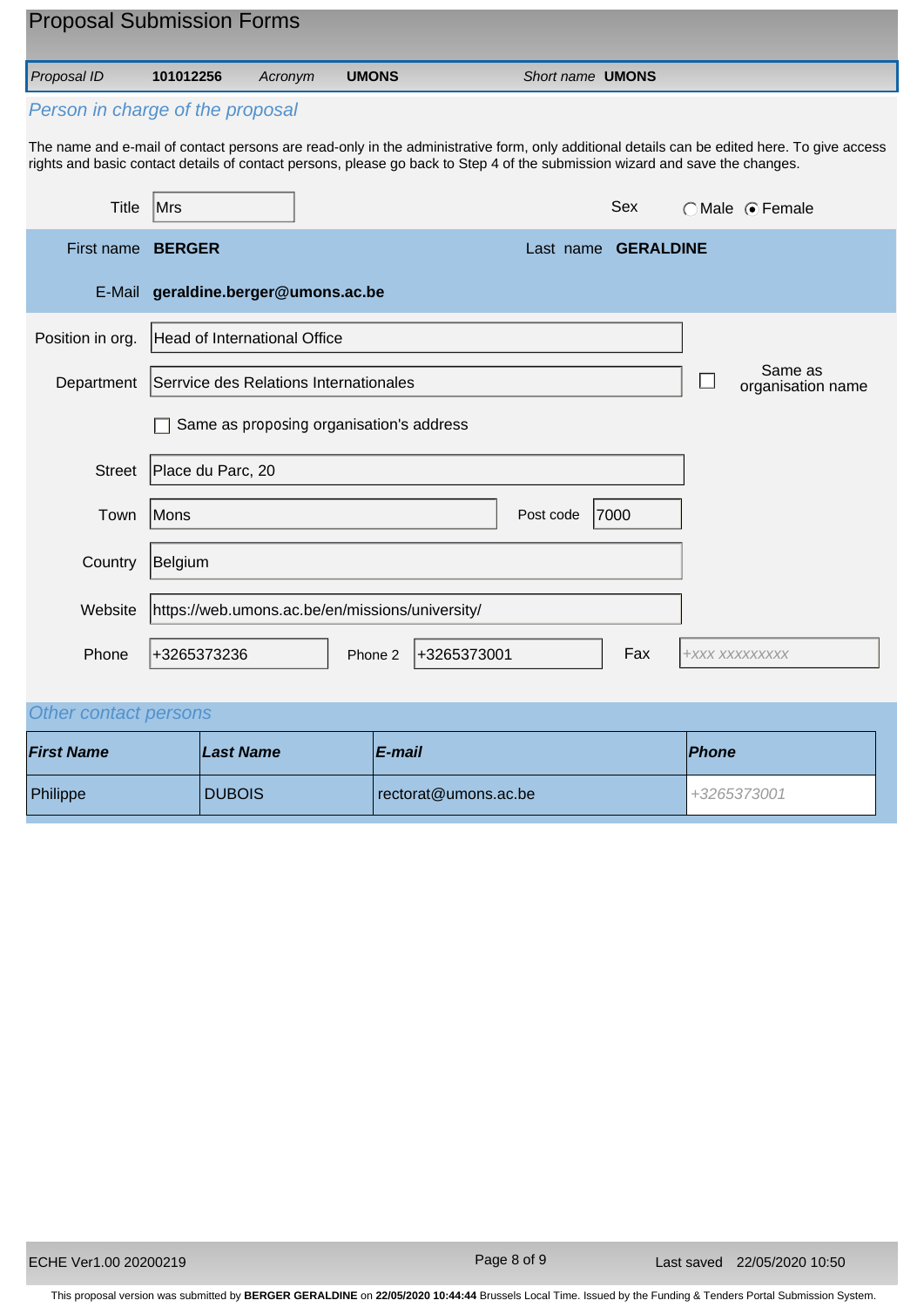# Type of organisation

Higher education institution (tertiary level) School/Institute/Educational centre - General Education (secondary level)

# Information related to eligibility criteria

Yes No

 $\odot$  $\bigcirc$ 

| Applicant is an HEI established in a Programme Country.                                                                                       |  |
|-----------------------------------------------------------------------------------------------------------------------------------------------|--|
| The applicant institution is eligible by National Authorities of Programme Countries.                                                         |  |
| I confirm that I have received a notification from my Erasmus+ National Agency stating that I am allowed to apply<br>for the light procedure. |  |

Warning: You must comply with the content of all the checkboxes.

Page 9 of 9

This proposal version was submitted by **BERGER GERALDINE** on **22/05/2020 10:44:44** Brussels Local Time. Issued by the Funding & Tenders Portal Submission System.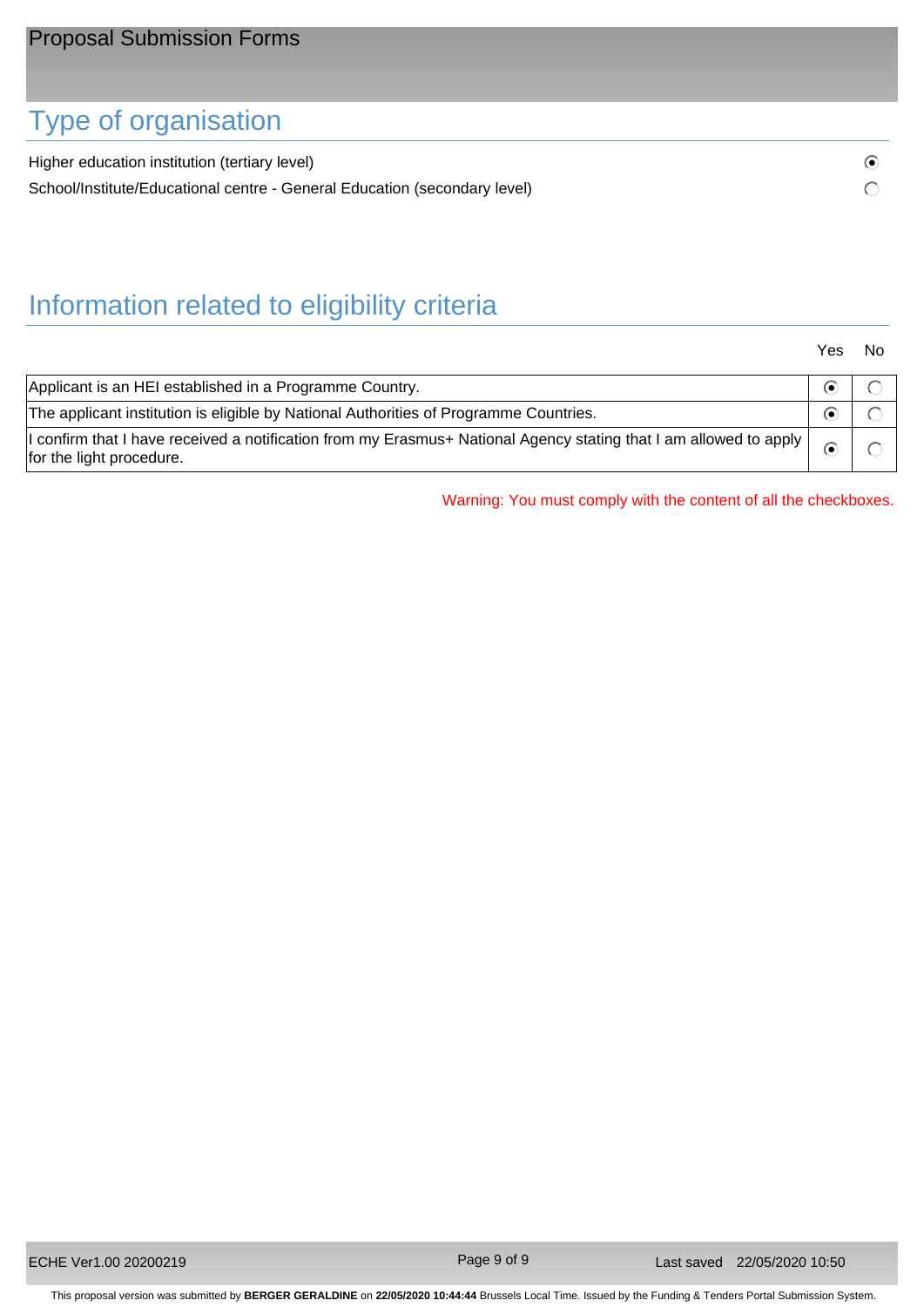



# **ERASMUS+**

# **Modèle de Proposition**

**Formulaire Administratif (Partie A) Description Technique du Project (Partie B)**

Erasmus: Action clé1: Charte Erasmus pour l'Enseignement Supérieur

EACEA-03-2020 ECHE-LP-2020

**Version 1.1 4 mars 2020**

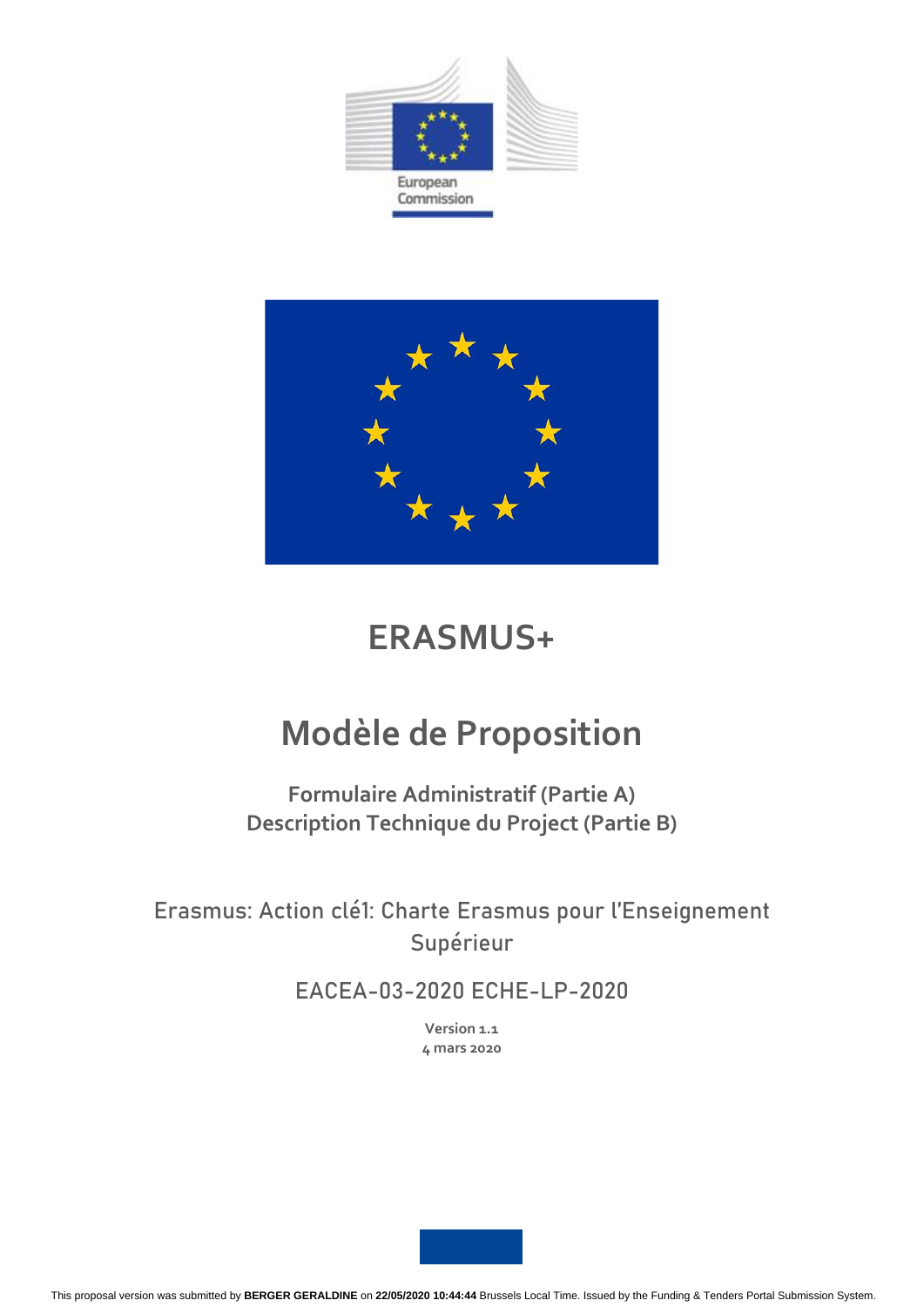EU Grants: Proposal template (EACEA Erasmus+ IBA): V1.0 – 11.02.2020



# **ERASMUS+ PROPOSITION (PART B)**

# <span id="page-10-0"></span>**Erasmus: Action clé 1: Charter Erasmus pour l'Enseignement Supérieur**

## **EACEA-03-2020 ECHE-LP-2020**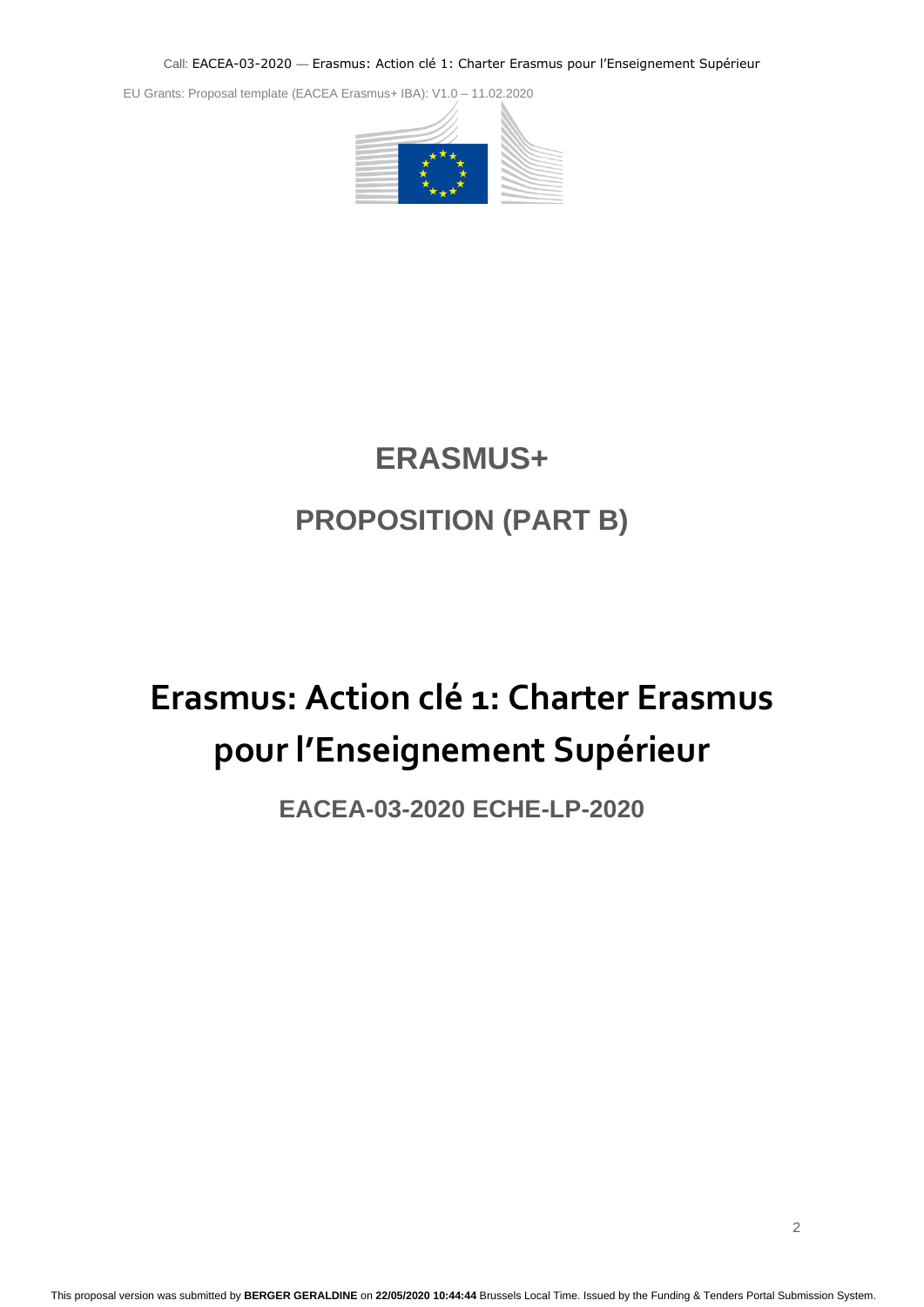## **EU GRANTS: PROPOSAL TEMPLATE (EACEA ERASMUS+ IBA): V1.02.2020**

Les candidatures doivent être soumises via le service de soumission du portail de financement et d'appel d'offres avant la date limite de l'appel. Les candidats doivent utiliser ce modèle pour leurs candidatures (conçu pour mettre en évidence des aspects importants et faciliter l'évaluation par rapport aux critères d'évaluation).

Limites de caractères et de pages:

- limite de 20 pages
- les pièces justificatives peuvent être fournies en annexe et ne comptent pas dans la limite de pages
- taille de police minimale Arial 8 points
- taille de la page: A4
- marges (haut, bas, gauche et droite): au moins 15 mm (hors en-têtes et pieds de page).

Veuillez respecter les règles de formatage. Ils ne sont pas une cible! Gardez votre texte aussi concis que possible. N'utilisez pas d'hyperliens pour afficher des informations qui constituent une partie essentielle de votre proposition.

Si vous essayez de télécharger une application qui dépasse la limite spécifiée, vous recevrez un avertissement automatique vous demandant de raccourcir et de télécharger à nouveau votre application. Après l'avoir soumis, les pages excédentaires seront rendues invisibles et donc ignorées par les évaluateurs.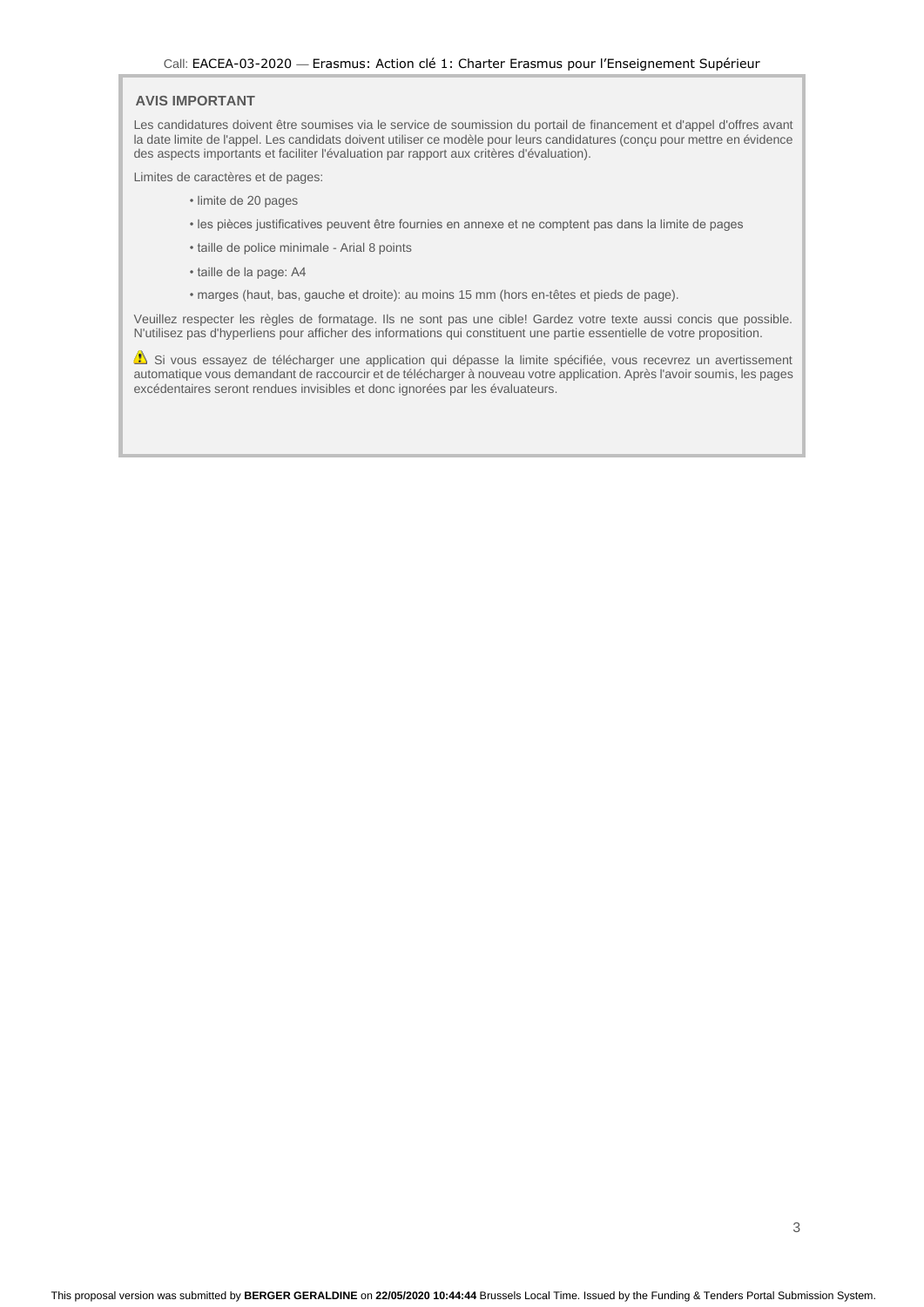EU Grants: Proposal template (EACEA Erasmus+ IBA): V1.0 – 11.02.2020

|                |                  | <b>HISTORIQUE DES CHANGEMENTS</b>                                                     |
|----------------|------------------|---------------------------------------------------------------------------------------|
| <b>VERSION</b> | DATE PUBLICATION | CHANGEMENT                                                                            |
| 1.0            | 11.02.2020       | Version initiale                                                                      |
| 1.1            | 04.03.2020       | Changement à la page 9 - Dernier encadré après la déclaration<br>de politique Erasmus |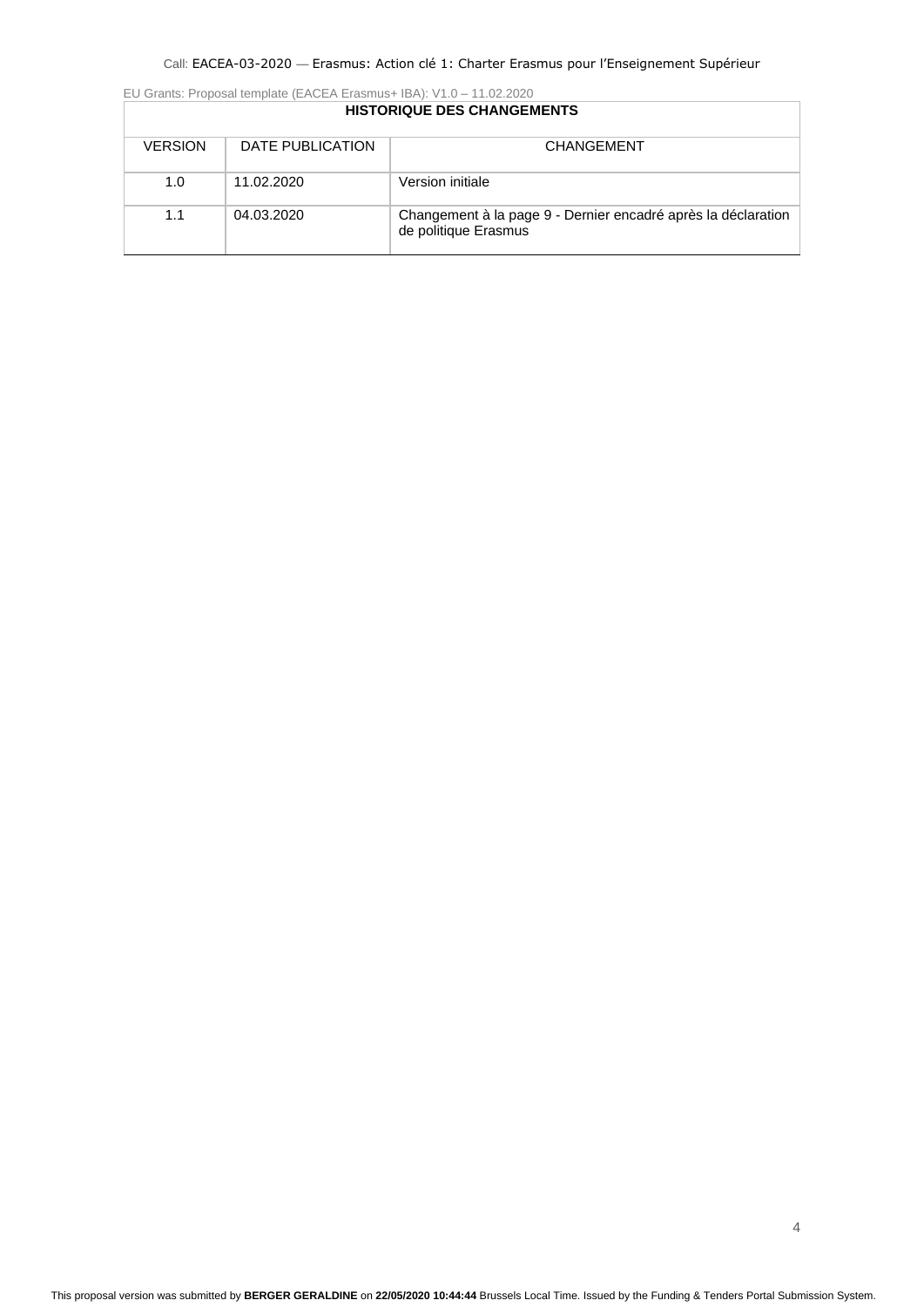<span id="page-13-0"></span>EU Grants: Proposal template (EACEA Erasmus+ IBA): V1.0 – 11.02.2020 **PAGE DE COUVERTURE**

La partie B de la proposition doit être remplie par les participants dans WORD, assemblée et téléchargée en PDF dans le *système de soumission du portail de financement et d'appel d'offres. Le modèle à utiliser y est disponible.*

*Remarque: veuillez tenir dûment compte des objectifs et des principes de la charte dans le cadre de l'appel (voir le document d'appel). Portez une attention particulière aux critères d'attribution; ils expliquent comment la proposition sera évaluée.*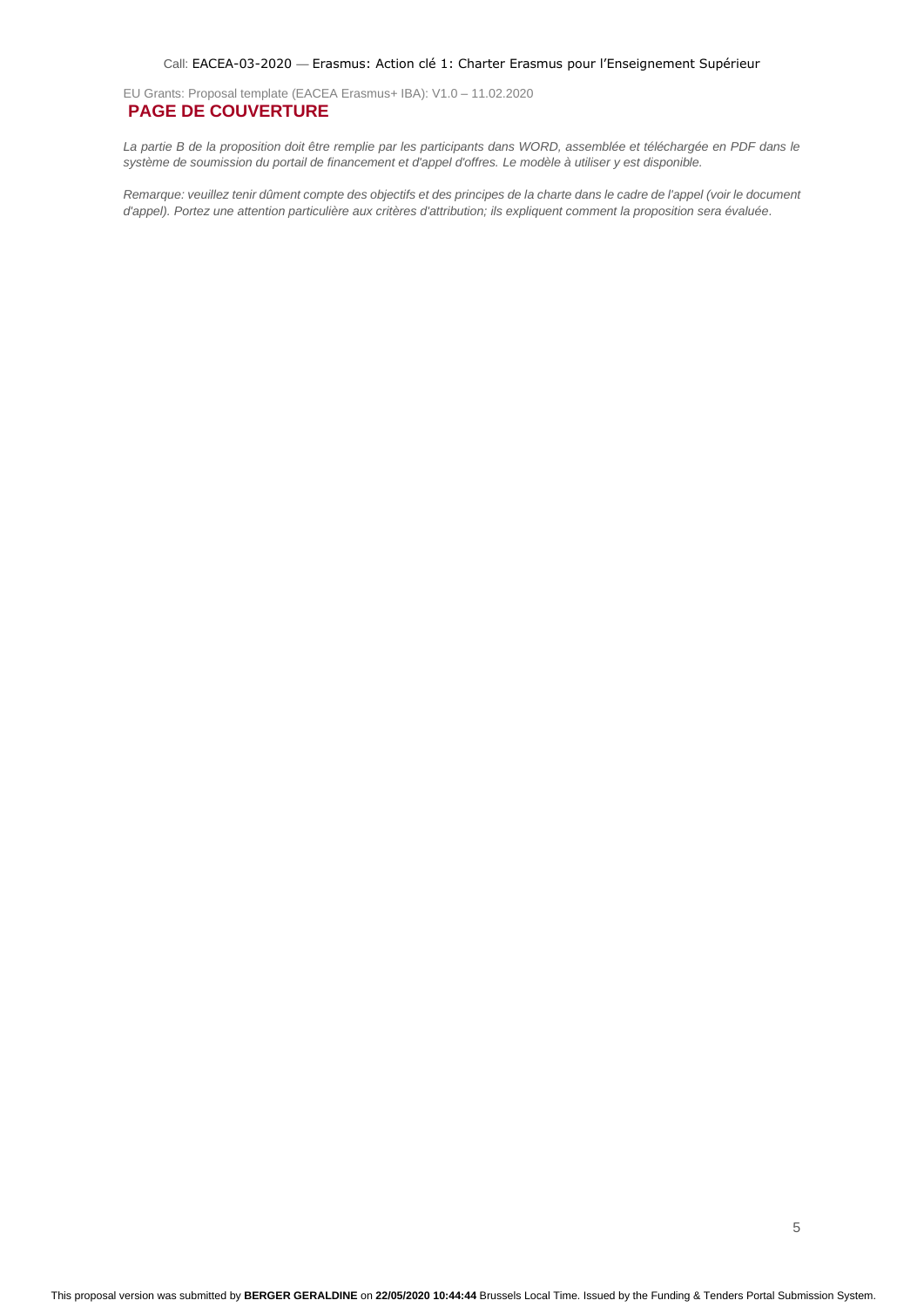EU Grants: Proposal template (EACEA Erasmus+ IBA): V1.0 – 11.02.2020 **TABLE OF CONTENTS**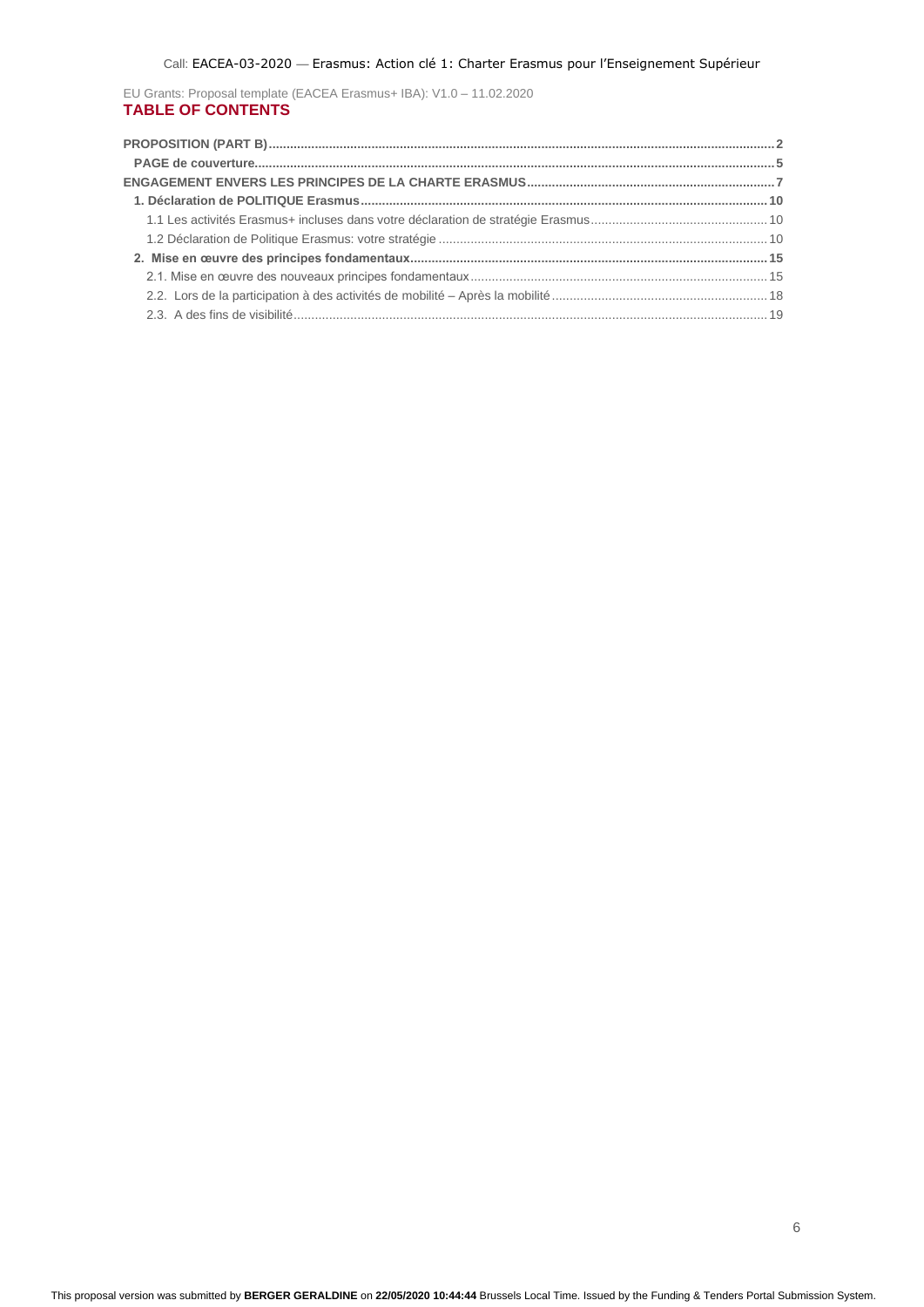## **ENGAGEMENT ENVERS LES PRINCIPES DE LA CHARTE ERASMUS**

<span id="page-15-0"></span>**Déclaration**

Je, soussigné, déclare que si mon établissement reçoit une charte Erasmus pour l'enseignement supérieur, mon établissement s'engage à :

• Respecter pleinement les principes de non-discrimination, de transparence et d'inclusion énoncés dans le programme.

• Assurer un accès et des opportunités égales et équitables aux participants actuels et potentiels de tous horizons, en accordant une attention particulière à l'inclusion de ceux qui ont moins d'opportunités.

• Garantir la reconnaissance entièrement automatique de tous les crédits (basés sur le système européen de transfert et d'accumulation de crédits - ECTS) acquis pour les résultats d'apprentissage, obtenus de manière satisfaisante pendant une période d'études / formation à l'étranger, y compris pendant une mobilité mixte.

• Ne facturer aucun frais, en cas de mobilité de crédit, aux étudiants mobiles entrants pour les frais de scolarité, l'inscription, les examens ou l'accès aux installations de laboratoire et de bibliothèque.

• Assurer la qualité des activités de mobilité et des projets de coopération tout au long des phases de candidature et de mise en œuvre.

• Mettre en œuvre les priorités du programme :

- o En prenant les mesures nécessaires pour mettre en œuvre la gestion de la mobilité numérique conformément aux normes techniques de l'initiative de la carte d'étudiant européenne.
- o En promouvant des pratiques respectueuses de l'environnement dans toutes les activités liées au programme.
- o En encourageant la participation au programme de ceux qui ont moins d'opportunités.
- o En promouvant l'engagement civique et en encourageant les étudiants et le personnel à s'impliquer en tant que citoyens actifs avant, pendant et après leur participation à une mobilité ou un projet.

## **LORS DE LA PARTICIPATION À DES ACTIVITÉS DE MOBILITÉ**

## **Avant la mobilité**

.

• Veiller à ce que les procédures de sélection des activités de mobilité soient équitables, transparentes, cohérentes et documentées.

• Publier et mettre à jour régulièrement le catalogue des cours sur le site Internet de l'institution bien avant les périodes de mobilité, de manière à être transparent pour toutes les parties et permettre aux étudiants mobiles de faire des choix bien informés sur les cours qu'ils suivront.

• Publier et mettre à jour régulièrement des informations sur le système de notation utilisé et les tableaux de répartition des notes pour tous les programmes d'études. Vous assurez que les étudiants reçoivent des informations claires et transparentes sur les procédures de reconnaissance et de conversion des notes.

• Effectuer la mobilité dans le but d'étudier et d'enseigner uniquement dans le cadre d'accords préalables entre établissements. Ces accords établissent les rôles et responsabilités respectifs des différentes parties, ainsi que leur engagement à partager des critères de qualité dans la sélection, la préparation, l'accueil, le soutien et l'intégration des participants mobiles.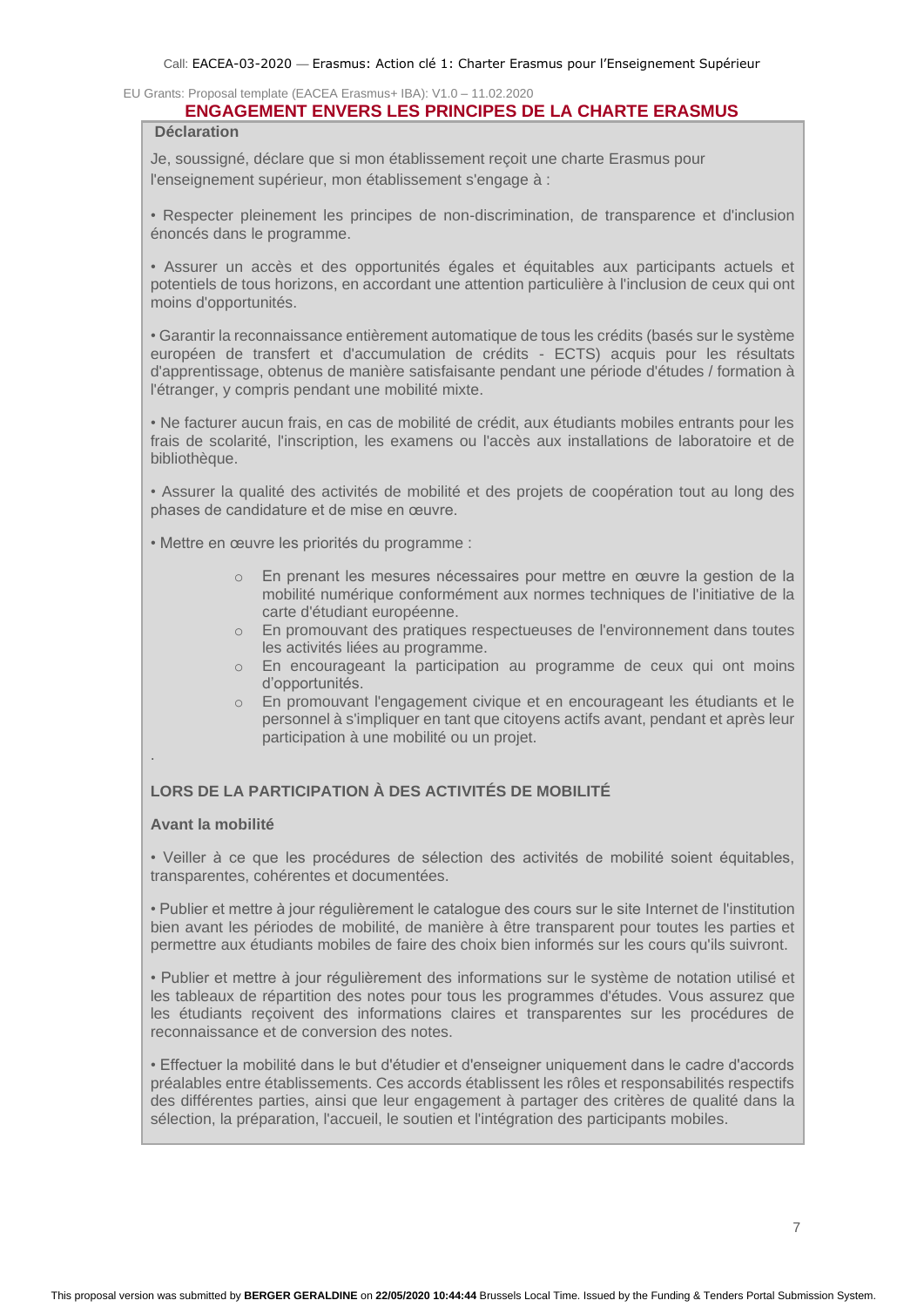## EU Grants: Proposal template (EACEA Erasmus+ IBA): V1.0 – 11.02.2020

• Veiller à ce que les participants mobiles sortants soient bien préparés pour leurs activités à l'étranger, y compris la mobilité mixte, en entreprenant des activités pour atteindre le niveau de compétence linguistique nécessaire et développer leurs compétences interculturelles.

• Veiller à ce que la mobilité des étudiants et du personnel soit basée sur un contrat pédagogique pour les étudiants et un contrat de mobilité pour le personnel validés à l'avance entre les établissements ou entreprises d'envoi et d'accueil et les participants mobiles.

• Fournir un soutien actif aux participants mobiles entrants tout au long du processus de recherche d'un logement.

• Fournir une assistance liée à l'obtention de visas, le cas échéant, pour les participants mobiles entrants et sortants.

• Fournir une assistance liée à l'obtention d'une assurance, si nécessaire, pour les participants mobiles entrants et sortants.

• Veiller à ce que les étudiants connaissent leurs droits et obligations tels que définis dans la charte des étudiants Erasmus.

## **Pendant la mobilité**

• Assurer un traitement académique égal et la qualité des services aux étudiants entrants.

• Promouvoir des mesures garantissant la sécurité des participants mobiles sortants et entrants.

• Intégrer les participants mobiles entrants dans la communauté étudiante au sens large et dans la vie quotidienne de l'établissement. Les encourager à agir comme ambassadeurs du programme et à partager leur expérience de mobilité.

• Fournir des mesures de mentorat et de soutien appropriées aux participants mobiles, y compris à ceux qui recherchent une mobilité mixte.

• Fournir un support linguistique approprié aux participants mobiles entrants.

## **Après la mobilité**

• Fournir aux étudiants mobiles entrants et à leurs établissements d'origine des relevés de notes contenant un dossier complet, précis et opportun de leurs réalisations à la fin de leur période de mobilité.

• Veiller à ce que tous les crédits ECTS obtenus de manière satisfaisante pendant une période d'études / formation à l'étranger, y compris pendant la mobilité mixte, soient pleinement et automatiquement reconnus comme convenu dans le contrat pédagogique et confirmés par le relevé de notes / certificat de stage. Ils doivent être transférés sans délai dans les dossiers de l'étudiant, sont comptabilisés dans le diplôme de l'étudiant sans aucun travail ou évaluation supplémentaire de l'étudiant et doivent être retracés dans le relevé de notes de l'étudiant et le supplément au diplôme.

• Assurer l'inclusion d'activités de mobilité d'études et / ou de stages satisfaisants dans le dossier final des réalisations des étudiants (le supplément au diplôme).

• Encourager et soutenir les participants mobiles à leur retour pour agir en tant qu'ambassadeurs du programme, promouvoir les avantages de la mobilité et s'engager activement dans la construction de communautés d'anciens élèves.

• Veiller à ce que le personnel soit reconnu pour ses activités d'enseignement et de formation entreprises pendant la période de mobilité, sur la base d'un accord de mobilité et conformément à la stratégie institutionnelle.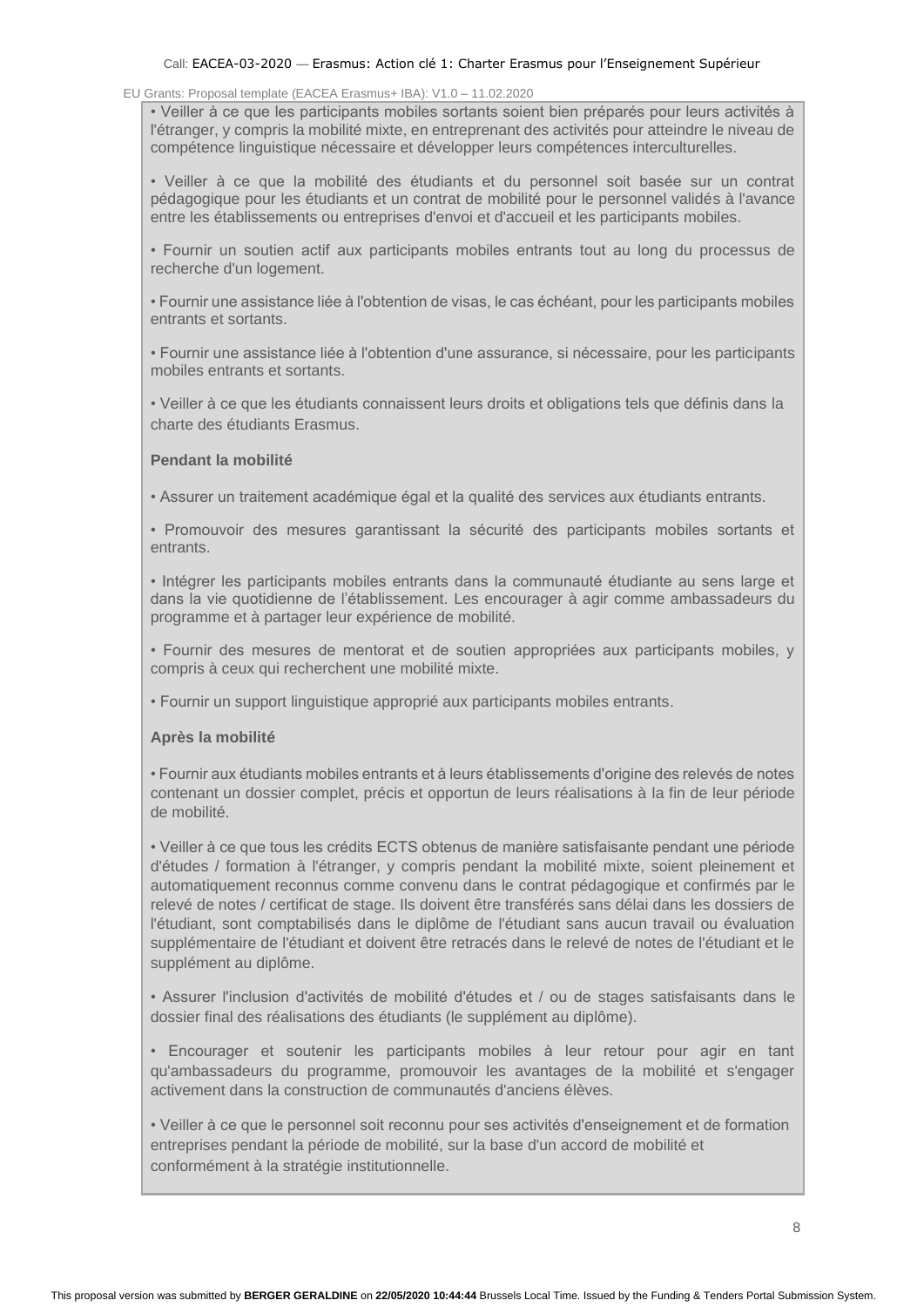**LORS DE LA PARTICIPATION À DES PROJETS DE COOPÉRATION EUROPÉENNE ET INTERNATIONALE**

• Veiller à ce que les activités de coopération contribuent à la réalisation de la stratégie institutionnelle.

• Promouvoir les opportunités offertes par les projets de coopération et fournir un soutien pertinent au personnel et aux étudiants intéressés à participer à ces activités tout au long de la phase de candidature et de mise en œuvre.

• Veiller à ce que les activités de coopération conduisent à des résultats durables et à ce que leur impact profite à tous les partenaires.

• Encourager les activités d'apprentissage par les pairs et exploiter les résultats des projets de manière à maximiser leur impact sur les individus, les autres institutions participantes et la communauté académique dans son ensemble.

## **À DES FINS DE MISE EN ŒUVRE ET DE SUIVI**

• Veiller à ce que la stratégie institutionnelle à long terme et sa pertinence par rapport aux objectifs et aux priorités du programme soient décrites dans la déclaration de politique Erasmus.

• Veiller à ce que les principes de la Charte soient bien communiqués et appliqués par le personnel à tous les niveaux de l'institution.

• Utiliser les «lignes directrices ECHE» et «l'auto-évaluation ECHE» pour assurer la pleine mise en œuvre des principes de la présente Charte.

• Promouvoir régulièrement les activités soutenues par le programme, ainsi que leurs résultats.

• Affichez bien cette charte et la déclaration de politique Erasmus correspondante sur le site Web de l'établissement et sur tous les autres canaux pertinents.

*Au nom de l'institution, je reconnais que la mise en œuvre de la charte sera contrôlée par les agences nationales Erasmus + et qu'une violation des principes et engagements ci-dessus peut entraîner son retrait par la Commission européenne.*

*Au nom de l'institution, je m'engage à publier la déclaration de politique Erasmus sur le site internet de l'institution*.

*Représentant légal de l'institution*

Signature du représentant légal de l'institution

 $Duk$ 

**Prof. Philippe DUBOIS Recteur de l'Université de Mons**

Dans les sections suivantes du formulaire de candidature, vous devrez expliquer comment votre établissement respectera les principes de la Charte si celle-ci est attribuée. Il est fortement recommandé de consulter [les lignes directrices ECHE](https://ec.europa.eu/programmes/erasmus-plus/sites/erasmusplus/files/files/resources/charter-annotated-guidelines-Feb2020_en.pdf) qui contiennent un certain nombre d'informations pour remplir votre candidature*.*

Veuillez noter que votre agence nationale Erasmus + assurera le suivi de votre déclaration de politique Erasmus et de vos réponses aux questions posées dans la candidature. L'Agence nationale Erasmus + se réserve le droit de demander plus d'informations sur vos activités et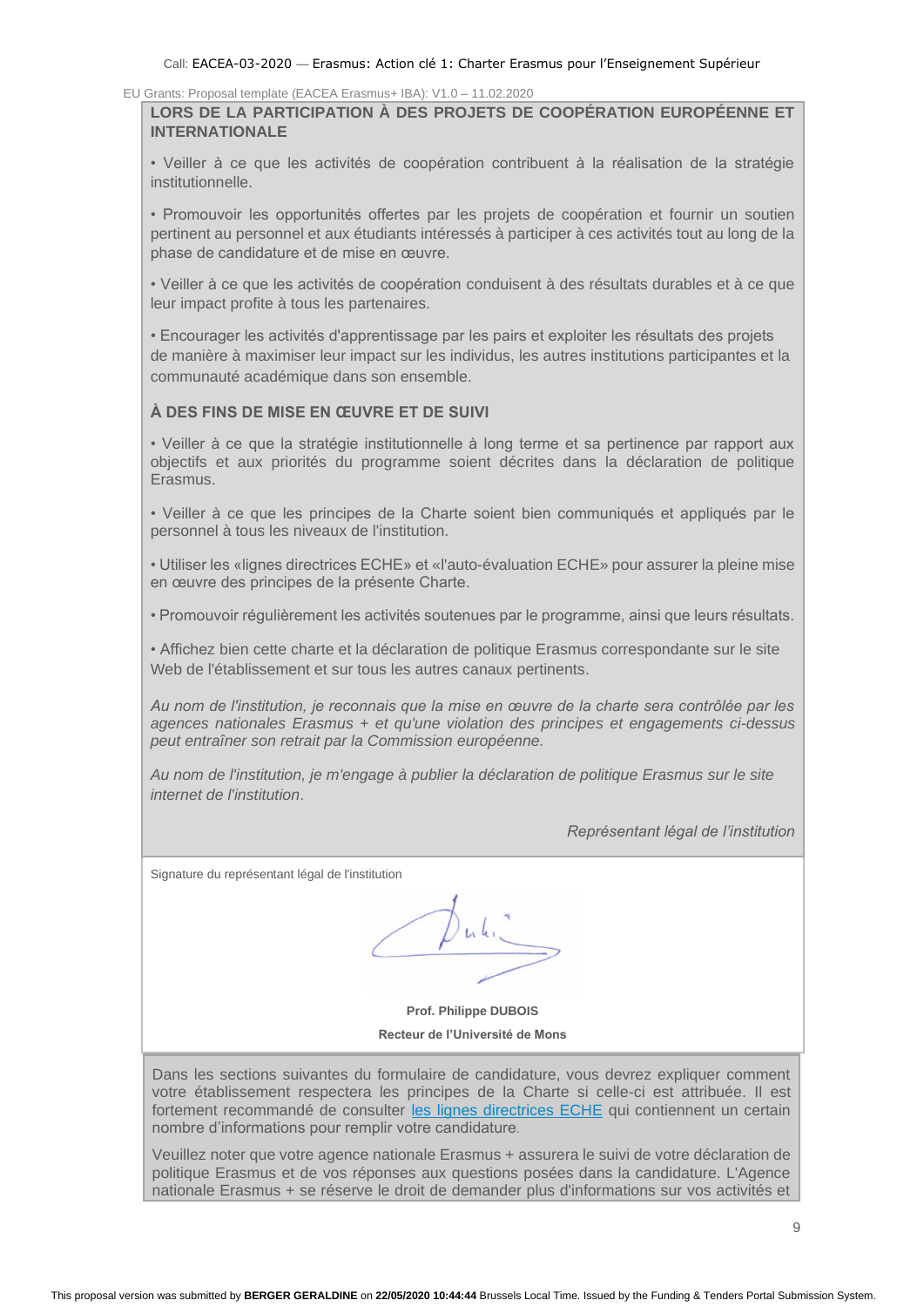EU Grants: Proposal template (EACEA Erasmus+ IBA): V1.0 – 11.02.2020

de proposer des mesures complémentaires, dans le cadre du suivi et de la mise en œuvre des principes de la Charte par votre institution.

## <span id="page-18-0"></span>**1. DÉCLARATION DE POLITIQUE ERASMUS**

## <span id="page-18-1"></span>**1.1 Les activités Erasmus+ incluses dans votre déclaration de stratégie Erasmus**

Dans cette section, vous devez cocher les activités Erasmus + couvertes par votre déclaration de stratégie Erasmus. Veuillez sélectionner les activités que votre EES entend mettre en œuvre pendant toute la durée du programme.

| Erasmus Action clé 1 (KA1) – Mobilité à des fins d'apprentissage:                                       |             |
|---------------------------------------------------------------------------------------------------------|-------------|
| La mobilité des étudiants et du personnel de l'enseignement supérieur                                   | ⊠           |
| Erasmus Action clé 2 (KA2) - Coopération entre organisations et institutions:                           |             |
| Partenariats de Coopération et échanges de pratiques                                                    | ⊠           |
| Partenariats pour l'Excellence – Universités Européennes                                                | $\boxtimes$ |
| Partenariats pour l'Excellence – Masters conjoints Erasmus Mundus                                       | ⊠           |
| Partenariats pour l'innovation                                                                          | ⊠           |
| Erasmus Action clé 3 (KA3):                                                                             |             |
| Erasmus Action clé 3 (KA3) – Soutien à la réforme des politiques de développement<br>et de coopération: | $\Box$      |

## <span id="page-18-2"></span>**1.2 Déclaration de Politique Erasmus: votre stratégie**

Votre déclaration de politique Erasmus devrait refléter la manière dont vous aviez l'intention de mettre en œuvre Erasmus + après l'attribution de l'ECHE. Si vous souhaitez ajouter des activités supplémentaires à l'avenir, vous devrez modifier votre déclaration de politique Erasmus et en informer votre agence nationale Erasmus +.

Qu'aimeriez-vous réaliser en participant au programme Erasmus +? Comment votre participation au programme Erasmus + s'intègre-t-elle dans votre stratégie d'internationalisation et de modernisation institutionnelle?

(Veuillez réfléchir aux objectifs de votre participation. Veuillez expliquer comment vous pensez que la participation à Erasmus + contribuera à la modernisation de votre établissement, ainsi que l'objectif de construction d'un espace européen de l'éducation<sup>1</sup> et expliquer les objectifs politiques que vous avez l'intention de poursuivre).

Langue originale [EN]

<sup>&</sup>lt;sup>1</sup> Pour plus d'informations sur les priorités de l'Espace européen de l'éducation, telles que la reconnaissance, les compétences numériques, les valeurs communes et l'éducation inclusive, veuillez consulter le site Web suivant : [https://ec.europa.eu/education/education-in-the-eu/european-education-area\\_fr](https://ec.europa.eu/education/education-in-the-eu/european-education-area_fr)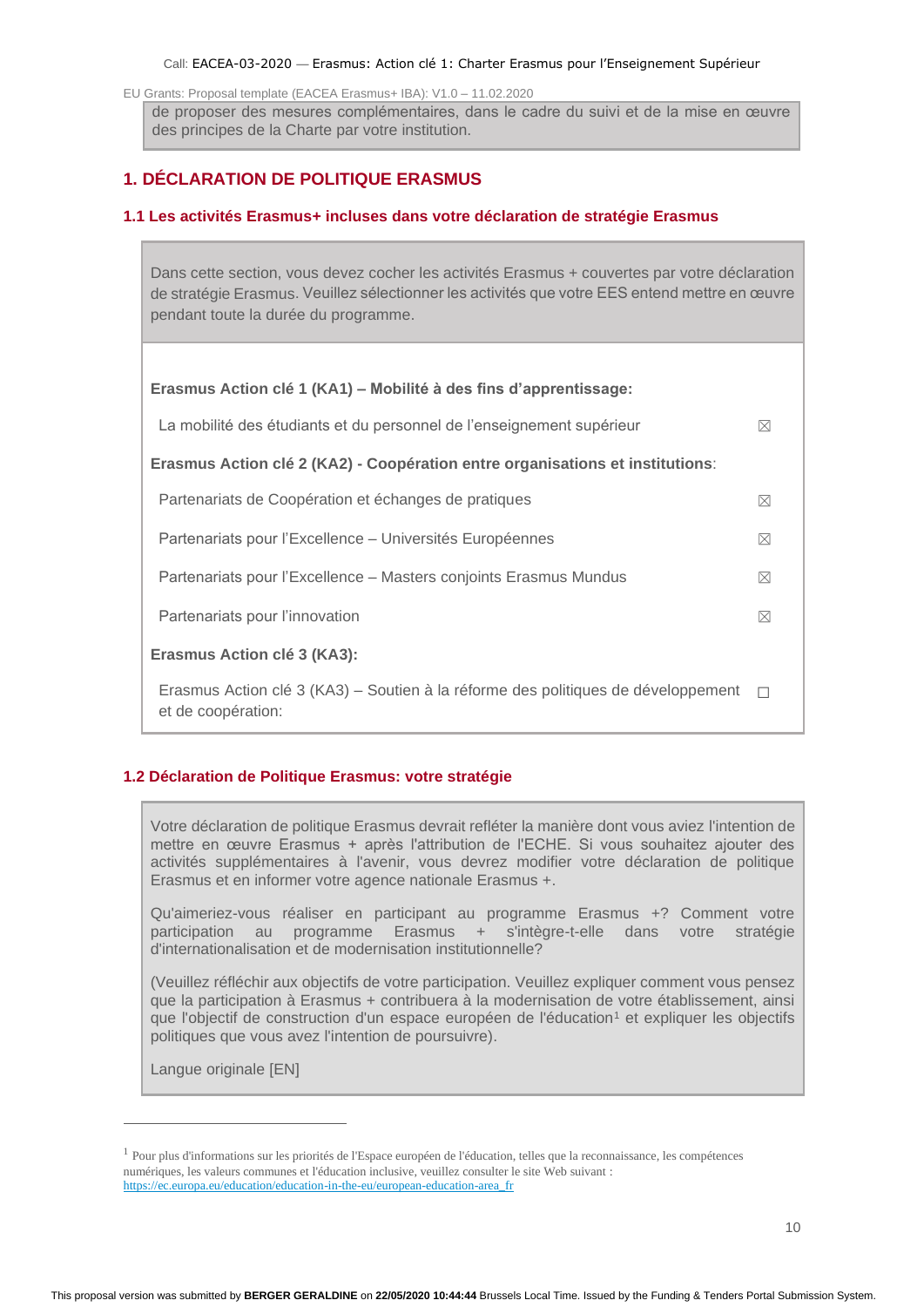#### *Shaping a future of international excellence for all through a performing European Area of Education*

Idéalement située au cœur de l'Europe, l'Université de Mons (UMONS) existe sous sa forme actuelle depuis l'année académique 2009-2010, à la suite de la fusion de l'Université de Mons-Hainaut avec la Faculté Polytechnique de Mons. Elle offre une grande diversité d'études dans un cadre de vie enrichissant et une pédagogie de proximité. Université à taille humaine, l'UMONS n'en est pas moins ouverte sur le monde. Sa recherche d'excellence et la qualité de son enseignement contribuent au développement socio-économique de toute une région depuis la création des premières facultés qui la composent.

L'UMONS est fortement et historiquement impliquée en matière **d'ouverture internationale**. Elle inscrit son action au cœur de collaborations universitaires et scientifiques à l'échelle de la planète. Elle accueille des étudiants et des chercheurs étrangers et **favorise la mobilité de ses étudiants, de ses chercheurs et de son personnel en général**, notamment dans le cadre des programmes européens tels que les différentes actions-clés Erasmus+.

Dans sa note stratégique d'internationalisation, l'UMONS stipule que former ses étudiants en citoyens du monde fait partie des missions essentielles de l'Université. Elle doit les aider à connaitre les enjeux scientifiques, économiques et politiques, les richesses et les diversités culturelles, les écarts entre Nord et Sud, les risques géopolitiques; mais aussi à découvrir/partager le vécu de jeunes universitaires étrangers pour appréhender plus de défis communs que de différences. Une partie de nos étudiants peuvent atteindre cet objectif à travers une ou plusieurs mobilités, notamment dans le cadre des différentes actions clés du programme Erasmus+. Pour d'autres, qui (quelles qu'en soient les raisons) n'ont pas (encore) eu l'occasion d'explorer d'autres cultures académiques, l'Université doit agir en faisant venir le monde à eux au travers de différentes missions spécifiques.

Celles-ci sont assurées par :

- Le Service des Relations Internationales (SRI) qui assure la gestion des programmes de mobilité de référence (dont Erasmus+), les nombreuses conventions établies entre l'UMONS et ses partenaires étrangers, ainsi que la coopération au développement et l'ensemble des aspects liés aux mobilités entrantes et sortantes ;
- De nombreux membres de la communauté académique et scientifique de l'Université, de manière individuelle, à travers des missions de coordination facultaire/départementale, d'enseignement et de formation, de recherche, d'expertise et par l'invitation d'étudiants, de chercheurs et de professeurs étrangers ;
- Une équipe stratégique internationale composée d'un Vice-Recteur à la Mobilité et aux Relations Internationales, d'une Conseillère à la Mobilité Internationale, d'une Conseillère à l'Internationalisation@home et d'un Conseiller à la Coopération au Développement. Leur rôle est d'alimenter la réflexion stratégique internationale du Collège Rectoral de l'Université et de s'assurer de sa bonne implémentation dans la communauté universitaire de l'UMONS, ainsi qu'en externe.

La stratégie internationale de l'UMONS en matière de mobilité et de coopération dans le cadre du programme Erasmus+ poursuit les objectifs suivants :

- Soutenir les étudiants et les membres du personnel académique dans l'acquisition de nouvelles compétences par le biais d'une augmentation du nombre de mobilités internationales (300 flux dans la première phase et atteindre 20% de la population concernée pour la fin du programme 2021-2027);
- Développer le curriculum international des étudiants et promouvoir le développement de programmes de cours en anglais pour améliorer l'attractivité institutionnelle ;
- Susciter l'intérêt pour l'apprentissage/acquisition de nouvelles langues étrangères et fournir aux participants aux mobilités internationales une préparation linguistique de qualité ;
- Favoriser les contacts interculturels afin de valoriser leur intérêt par l'organisation d'événements et d'activités spécifiques (International Mobility Days, activités d'intégration et de promotion, année dédiée à un pays ou zone géographique, programme de parrainage, valorisation des expériences de mobilités internationales…) ;
- Construire des réseaux internationaux et des formations conjointes et promouvoir les cotutelles internationales de thèses de doctorat, notamment au travers des clés-action 1 et 2 du programme Erasmus+ ;
- Diffuser des valeurs d'équité au sein d'un système d'enseignement universitaire de qualité, ouvert à toutes et tous, sans discrimination ;
- Soutenir l'inclusion des personnes à besoins spécifiques dans les initiatives internationales, avec l'aide et l'encadrement de l'ASBL Les Cèdres (Association de l'UMONS) ;
- Soutenir l'inclusion de groupes socioéconomiquement défavorisés dans les systèmes internationaux d'enseignement ;
- Développer la capacité des académiques et des scientifiques à contribuer aux objectifs d'internationalisation de l'Université ;
- Perfectionner l'accueil et l'encadrement de tous les visiteurs internationaux (académiques et scientifiques) ;
- Optimiser l'image réelle des mobilités IN et OUT de l'UMONS, en améliorant la production de statistiques et d'indicateurs d'impact ;
- Optimiser le rayonnement international de l'Université en favorisant la participation de ses membres à des missions internationales et en valorisant leurs actions dans leur parcours professionnel ;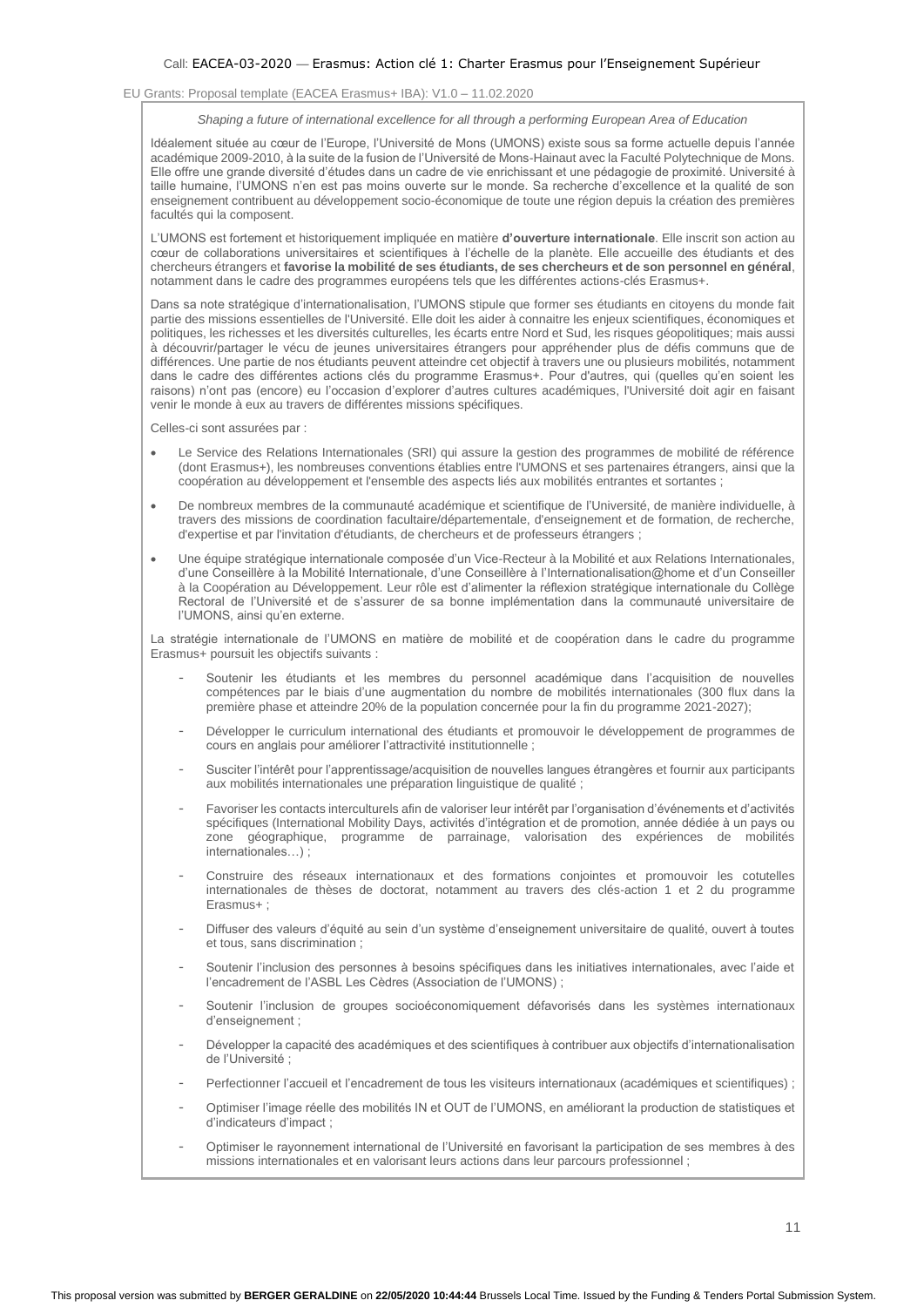EU Grants: Proposal template (EACEA Erasmus+ IBA): V1.0 – 11.02.2020

- Implémenter l'initiative *European Student Card* à l'UMONS, en instaurant un modèle de fonctionnement interne et externe inspiré par les outils de digitalisation du programme Erasmus+ 2021-2027. La crise sanitaire du Covid-19 a induit une utilisation intensive et généralisée des technologies de l'information et de la communication. C'est, en soi, une réelle opportunité de rendre ce nouveau mode de fonctionnement plus performant pour la gestion académique et administrative des mobilités internationales. Il nous semble évident que l'avenir appartient au développement des apprentissages à distance et à l'organisation de *blended mobilities*, et qu'il convient de s'y préparer dès à présent.

La stratégie internationale de l'UMONS entend complètement intégrer les différents axes de la Charte Erasmus+ 2021- 2027. Cette dernière contribue largement à l'internationalisation de l'Université, dans le cadre de ses trois missions essentielles : l'enseignement, la recherche et les services à la collectivité.

Concrètement, les expériences acquises grâce à une mise en œuvre scrupuleuse des fondamentaux de la Charte Erasmus constituent des modèles pour l'organisation d'autres activités internationales, notamment dans le domaine scientifique. Par exemple, les activités liées au concept de l'*internationalisation@home*, de même que les dispositions créées et améliorées au cours des 32 dernières années en matière de préparation, d'intégration et de suivi avant, pendant et après les mobilités Erasmus, servent de modèles et sont adaptées à la gestion d'autres programmes internationaux au sein de l'Université. C'est le cas, notamment, avec l'accueil et de le suivi des chercheurs internationaux (création d'une *« PhD House »*, de *welcome events* et d'un système de parrainage adapté aux chercheurs en mobilité). Notre Programme d'Accueil des Etudiants Réfugiés s'inspire fortement de pratiques en vigueur dans le cadre du programme Erasmus+.

En complément aux Actions Clés 103 et 107 du programme Erasmus+, l'UMONS entend renforcer sa participation active dans le cadre de projets de l'Action clé 2, tels qu'*Erasmus Mundus* (SMACs), *Capacity Building* (MUPIC), *Joint Master Degrees*, partenariats stratégiques et projet d'Université Européenne (dans le cadre du projet *European University for Customised Education :* EUNICE).

La gouvernance de l'UMONS s'inscrit dans une politique internationale dynamique, évolutive et soucieuse de son action aux niveaux de pouvoirs régionaux et communautaires du pays. Elle manifeste son intérêt pour l'Action-clé 3 et elle n'écarte pas la possibilité de l'ajouter à la Charte Erasmus+ 2021-2027, dans le cadre d'un avenant qui pourrait être soumis prochainement, Un projet d'action en ce sens est envisagé par les autorités de l'Université.

Afin de rencontrer les nouvelles priorités du programme Erasmus+ 2021-2027, l'Université de Mons s'engage à entreprendre toutes les démarches nécessaires à :

- L'implémentation **de la** *European Card Initiative,* et à la **digitalisation de la gestion des mobilités internationales, en généralisant, au sein de ses services, l'utilisation des applications européennes proposées dans le cadre du projet** *Erasmus Without Paper* (*Online Learning Agreement*, *Dashboard*, *E+ Ap* pour les étudiants et l'outil *Inter-institutional Agreement Manager* pour la gestion des partenariats) ;
- Promouvoir l'organisation d'activités **d'apprentissage à distance** et de mobilités mixtes (*Blended mobilities*) auprès des étudiants des mobilités sortante et entrante ;
- Favoriser la *redéfinition des concepts de mobilité* en vue de susciter un comportement responsable auprès des participants en matière de **respect de l'environnement et du développement durable** ;
- Encourager les étudiants des mobilités entrante et sortante à participer à des **projets d'engagement civique et citoyen**, en vue de leur permettre d'acquérir des compétences transversales qui leur seront utiles dans leur vie socio-professionnelle et de contribuer activement aux objectifs de la *European Education Area ;*
- **Renforcer le dispositif de mesures d'aide et de soutien aux participants les plus démunis** afin de permettre à toutes et tous un accès égal, sans discrimination, aux activités de mobilité ;
- **Améliorer l'accès à l'international et aux valeurs européennes** par le développement d'un dispositif performant **d'***Internationalisation@home***.**

Un calendrier progressif est fixé pour planifier les démarches nécessaires à la mise en place de ces dispositions, dont l'activation des mesures essentielles est programmée pour l'année académique 2021-2022.

Veuillez réfléchir aux actions Erasmus + auxquelles vous souhaitez participer et expliquer comment elles seront mises en œuvre dans votre établissement. Veuillez expliquer comment la participation de votre institution à ces actions contribuera à atteindre les objectifs de votre stratégie institutionnelle.

Langue originale [EN]

L'Université de Mons entend participer aux différentes actions proposées dans le cadre du programme Erasmus+ 2021-2027, afin de poursuivre la modernisation de son internationalisation et de prendre une part active dans la création d'un Espace Européen de l'Education.

Au travers **des actions 103 (Mobilité de crédits entre pays membres) et 107 (Mobilité internationale de crédits)**, l'Université de Mons souhaite continuer à organiser, en parfaite collaboration avec ses partenaires, des mobilités à des fins d'études et de stages pour les étudiants, ainsi que des missions d'enseignement et de formation pour le personnel académique et administratif.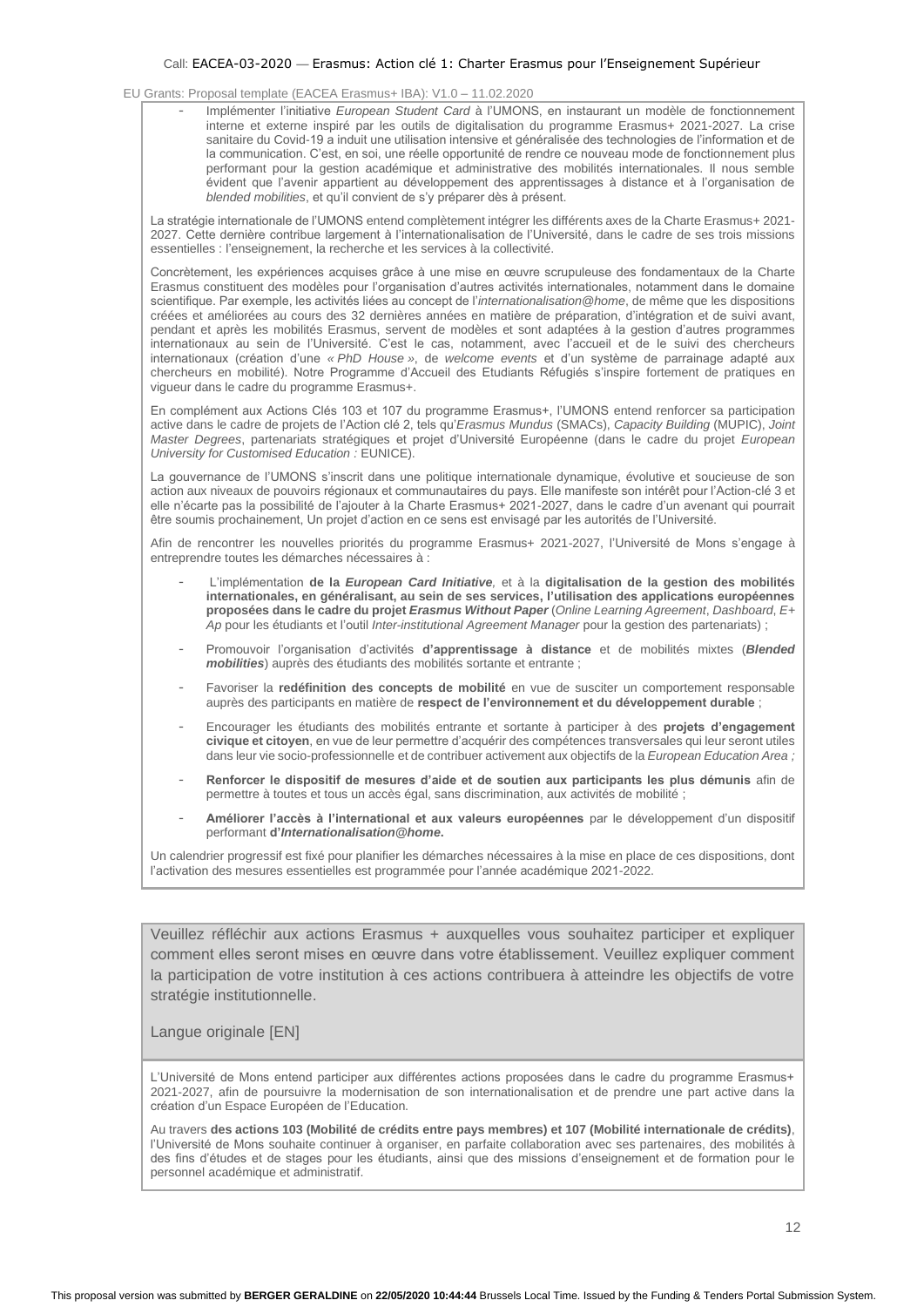#### EU Grants: Proposal template (EACEA Erasmus+ IBA): V1.0 – 11.02.2020

Afin de garantir une amélioration continue des activités de mobilité et de les envisager dans un cadre respectueux de l'environnement, l'Université de Mons prévoit de recourir aux techniques de digitalisation préconisées par le nouveau programme Erasmus+, selon un calendrier qui planifie l'utilisation des premiers outils *Erasmus Without Paper* (*Online Learning Agreement, Dashboard* et *Erasmus App*) dès la rentrée de l'année académique 2021-2022. Les Services informatiques de l'Université travailleront de concert avec le Service des Relations Internationales et la Direction des Affaires Académiques à l'implémentation progressive de l'initiative de la Carte d'Etudiant Européenne dès 2021, pour une mise en application généralisée à l'horizon 2023.

Concernant l'organisation concrète des mobilités, le Coordinateur institutionnel des mobilités internationales de l'UMONS est, par définition, le garant de la mise en œuvre et du bon déroulement des fondamentaux de la Charte Erasmus+ dans l'Université. En collaboration étroite avec l'équipe stratégique internationale du Collège Rectoral (composée du Vice-Recteur aux Relations Internationales et de trois Conseillers Académiques), ainsi que des Coordinateurs Facultaires/Départementaux et des services généraux (Services Social, Logement, d'Appui pédagogique, Inscriptions, Qualité, Service d'aide aux étudiants à besoins spécifiques, etc…), le Coordinateur Institutionnel veille au respect des principes de la Charte Erasmus pendant tout le processus des mobilités (avant, pendant, après) et il assure une vérification permanente des différents aspects. Au niveau opérationnel, il s'appuie sur l'équipe du Service des Relations Internationales (S.R.I.) dont il assure la direction. La Conseillère Académique des mobilités internationales travaille en parfaite synergie avec le Coordinateur Institutionnel, l'équipe du Service des Relations Internationales et les Coordinateurs Facultaires/Départementaux. Des réunions de toutes ces composantes sont organisées tous les deux mois (et plus, si nécessaire) afin de communiquer, de planifier la mise en application optimale de la gestion des mobilités, et de vérifier que les prescrits réglementaires soient bien respectés. Un rapport est systématiquement relayé au Collège Rectoral, pour validation et décision des mesures à prendre.

Afin d'encourager les étudiants de la mobilité entrante et sortante à participer à des projets d'engagement civique et de citoyenneté européenne, des activités dynamiques sont mises en place par la section *Erasmus Student Network* de l'UMONS, conjointement avec le Service des Relations Internationales, le Centre de Langues Vivantes, les différents services de diffusion culturelle (MUMONS) de l'UMONS, les cercles d'étudiants des différentes facultés de l'UMONS, les kots à projet et les partenaires institutionnels du Pôle Hainuyer (Pôle académique, co-présidé par le Recteur de l'UMONS, qui regroupe l'ensemble des institutions d'enseignement supérieur situées sur le territoire de la province du Hainaut, toutes formes d'enseignement et tous réseaux confondus).

Par ailleurs, l'Université de Mons entend **promouvoir la participation active** de sa communauté au développement de nouveaux **projets de coopération dans le cadre de l'action-clé 2 du programme Erasmus+.**

En participant à l'appel 2020 de l'action « Université Européenne », l'Université de Mons a intégré une alliance de partenaires européens dynamiques qui partagent un ADN commun, afin de créer conjointement un projet intitulé *European University for Customised Education (EUNICE).* La philosophie d'EUNICE repose sur une stratégie conjointe instituant sur le long terme une Université Européenne interculturelle et centrée sur l'humain, construite sur un enseignement de qualité et inspiré de la mobilité, en synergie avec la recherche scientifique, l'innovation, la société civile et l'industrie des régions des différents partenaires du projet.

Avec la même alliance de partenaires, l'Université de Mons s'est lancée dans un projet stratégique intitulé *PEER-IR-VIEW,* d'autant plus pertinent au vu des changements mondiaux actuels, dans l'objectif de développer ensemble :

- Des outils permettant une gestion optimisée de la connaissance et de la gouvernance des équipes internationales des institutions ;
- Un système de *peer-reviewing* dans le but de maintenir un niveau de qualité optimal en matière de gestion et de mise en œuvre de projets internationaux, et de contribuer à l'amélioration de l'internationalisation des institutions partenaires.

L'Université de Mons s'engage également à poursuivre la promotion, au sein de sa communauté, de nouveaux masters conjoints de type *Erasmus Mundus*, ainsi que des partenariats stratégiques et pour l'innovation. Le développement de projets à l'échelle des facultés et des services est encouragé et constitue un appui précieux pour l'édification de la stratégie internationale de l'Université. Les services généraux viennent en appui aux initiatives départementales afin de leur garantir un aboutissement optimal.

Le dénominateur commun de l'engagement de l'Université de Mons dans ces différents projets réside dans l'amélioration de la qualité et dans le renforcement de la dimension européenne des cursus dispensés à l'UMONS, au bénéfice de tous les étudiants, sans discrimination. Une attention particulière est accordée, dans la stratégie institutionnelle, aux étudiants à besoins spécifiques afin de leur permettre d'accéder aux fruits de la politique mise en place dans le cadre de la présente Charte Erasmus+ 2021-2027.

Quel est l'impact envisagé de votre participation au programme Erasmus + sur votre établissement?

Veuillez réfléchir aux objectifs, ainsi qu'aux indicateurs qualitatifs et quantitatifs dans le suivi de cet impact (tels que les objectifs de mobilité pour la mobilité des étudiants / du personnel, la qualité de la mise en œuvre, le soutien aux participants sur la mobilité, une implication accrue dans les projets de coopération (dans le cadre de l'action clé 2), durabilité / impact à long terme des projets, etc. Il est recommandé de proposer un calendrier indicatif pour atteindre les objectifs liés aux actions Erasmus +.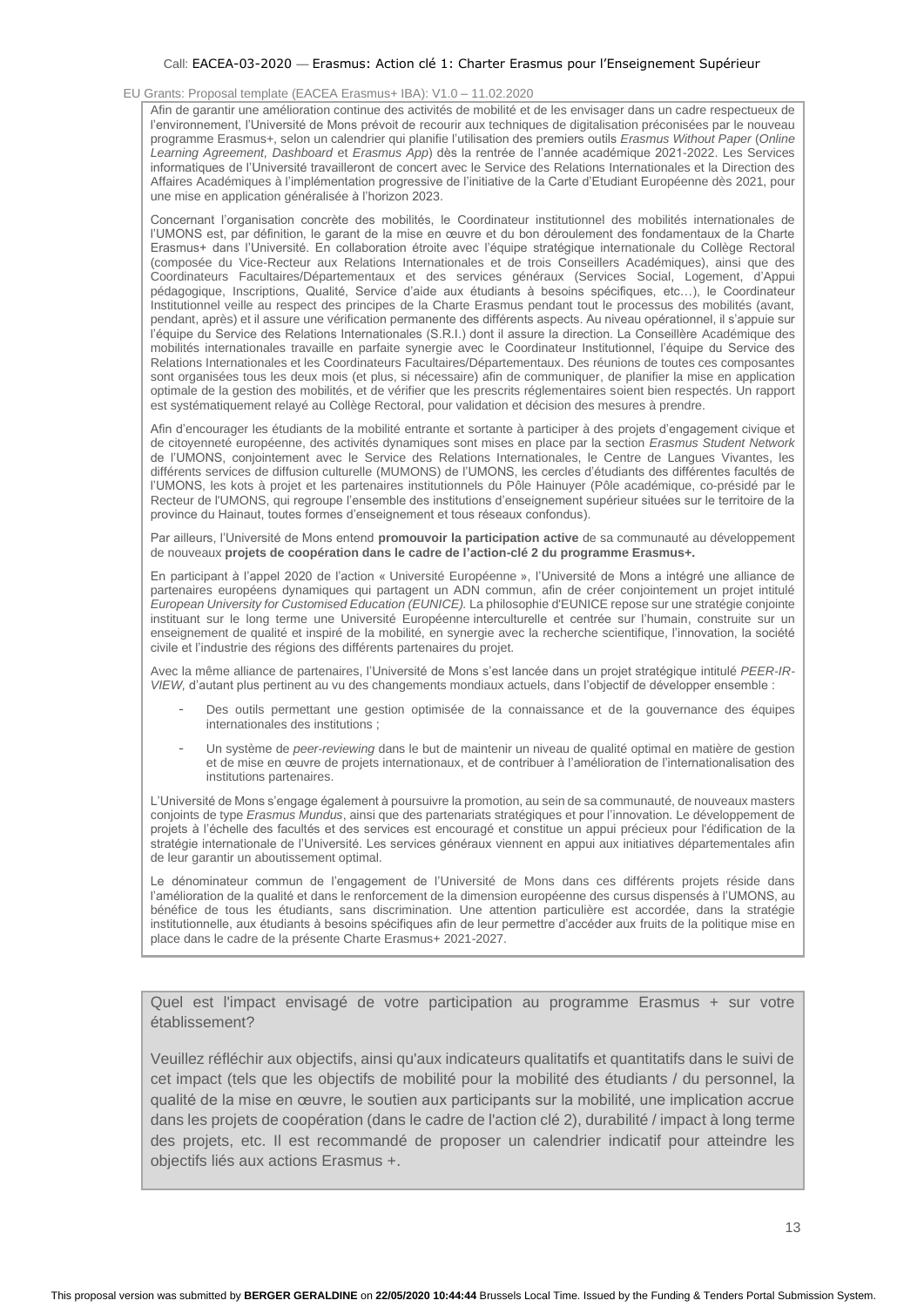### Langue originale [EN]

La modernisation et la digitalisation de la gestion des mobilités d'étudiants et du personnel de l'UMONS vise à considérablement augmenter le nombre de flux entrants et sortants réalisés, et de leur garantir une qualité optimale. L'introduction progressive de modules de cours internationaux dans nos cursus, la possibilité de codiplomation dans certains domaines et la stratégie mise en place pour favoriser l'apprentissage de langues étrangères sont des éléments clés dans notre politique de promotion et d'attractivité à l'international.

En favorisant des mobilités mixtes (*Blended mobilities*) et l'enseignement à distance, nous espérons motiver un plus large public à entreprendre des actions de mobilité, tant au niveau des étudiants que du personnel. Dépasser le cap de 300 flux, avec un équilibre entre les mobilités entrantes et sortantes, constitue un objectif qui permettra à notre Université de renforcer son rayonnement international et, plus singulièrement, européen.

Offrir la possibilité à tous nos étudiants de s'inscrire dans un projet de mobilité se traduit par une réelle valeur ajoutée dans leur parcours académique et dans leur perspective d'employabilité après leur diplomation. Au travers de notre Service Alumni, nous constatons que les étudiants mobiles ont davantage de chances de trouver un emploi, grâce aux compétences transversales acquises pendant leur séjour à l'étranger, tant au niveau linguistique que de leur sensibilité multiculturelle.

Afin de renforcer les opportunités d'internationalisation au sein de la communauté de l'Université, un programme d'actions concrètes a été mis en place dans le cadre de notre politique "*Internationalisation@home*", basée notamment sur des initiatives mixant l'intégration de la mobilité entrante et la promotion de la mobilité sortante. En collaboration avec le Service des Relations Internationales et ses Conseillers, un programme d'activités a été mis au point afin d'implémenter une stratégie internationale continue au long de l'année, au bénéfice particulier des étudiants et chercheurs en mobilité entrante mais aussi, et surtout, des étudiants UMONS qui ne réalisent pas de mobilité : développement de cours de langues accessibles à toutes et tous, conjoints à des activités plus ludiques (tables de conversation, jeux de rôle), promotion de création de modules de cours en anglais, mise en lumière des visiteurs IN et de leurs compétences (participation active aux cours, conférences multillingues,…), action TandeMons, organisation d'événements de promotion, d'intégration et de valorisation des mobilités, création d'une *PhD House*, …

La mobilité du personnel permet d'améliorer ses compétences disciplinaires, pédagogiques et linguistiques, mais aussi de contribuer à augmenter sa motivation professionnelle. La stratégie institutionnelle de l'UMONS prévoit une valorisation du plan de carrière des membres du personnel actifs à l'international. Des mesures d'encouragement sont également mises en place au niveau des Facultés et des Ecoles de l'Université, tant au niveau des opportunités de se lancer dans des projets de coopération que des possibilités de développement de cursus conjoints avec des partenaires internationaux et européens.

Au travers de sa participation à un nombre accru de projets de coopération stratégique (Clé-action 2 du programme Erasmus+, notamment), l'Université de Mons entend contribuer activement à la création d'un espace européen de l'enseignement supérieur. En améliorant la qualité de ses cursus et en renforçant leur dimension internationale grâce à une collaboration active avec des réseaux de partenaires de qualité, la communauté de l'Université de Mons escompte atteindre cet objectif ambitieux.

L'impact de la stratégie d'internationalisation de l'Université est mesuré par différents biais, et les résultats alimentent la réflexion de l'équipe rectorale en charge de l'internationalisation, afin de procéder aux ajustements qui s'imposent, dans un souci d'amélioration continue. Les différents leviers sont les suivants :

- La Commission des Affaires Académiques, qui réunit autour de la table le Recteur, le Vice-Recteur de l'Enseignement, le Vice-Recteur aux mobilités et aux Relations Internationales, les Doyens des Facultés, la Directrice des Affaires Académiques, le Service d'Appui Pédagogique et le Service des Relations Internationales S.R.I., ainsi que tout autre intervenant utile, en fonction de l'ordre du jour. Le champ d'action de cette Commission consiste notamment à recueillir et analyser les indicateurs académiques et pédagogiques apportés par les enquêtes pédagogiques ainsi que par les sondages effectués dans le cadre du développement de la qualité dans notre Université (Service Etudes, Qualité, Indicateurs et Pilotage).
- Les rapports de mobilité des participants (étudiants et personnel) sont de précieux outils pour en évaluer l'impact et pour dégager les pistes d'amélioration nécessaires.
- Les enquêtes de satisfaction que le S.R.I. mène auprès des étudiants mobiles à la fin de chaque quadrimestre.
- Les sondages ponctuels menés auprès des étudiants de l'UMONS (par l'équipe rectorale et l'organisation représentative des étudiants).
- Les sondages et les enquêtes de satisfaction d'initiatives facultaires.

A long terme, une analyse annuelle des résultats permet de fournir des indicateurs efficaces aux niveaux institutionnel et facultaire, afin de permettre à la stratégie internationale de l'Université de Mons d'atteindre ses objectifs et d'en améliorer le taux d'efficacité sur une base permanente. Ce travail d'amélioration continue permet de viser à la satisfaction des étudiants et, particulièrement, des participants aux mobilités IN et OUT, qui deviennent les ambassadeurs de notre université à l'étranger et participent à son rayonnement international.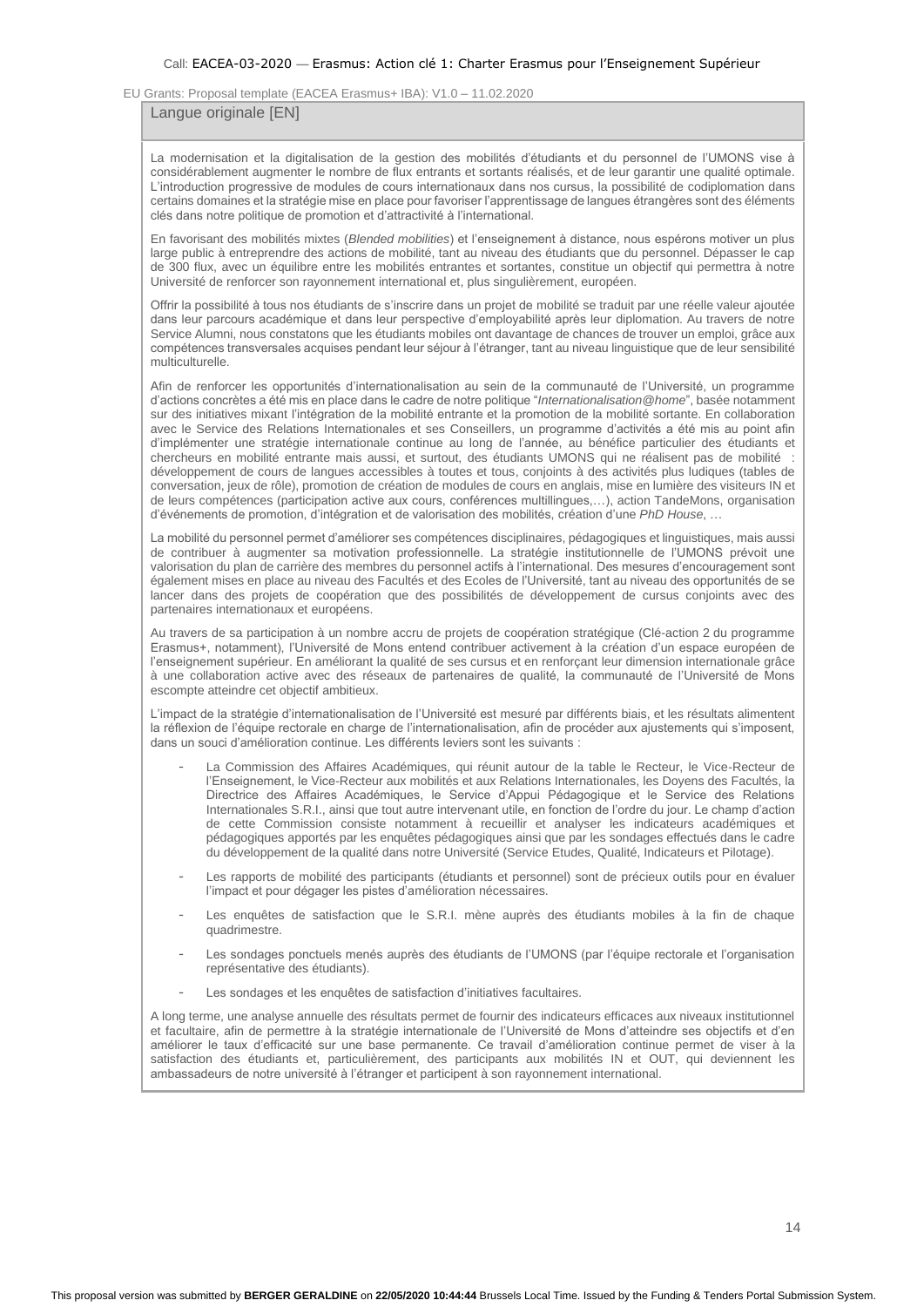## <span id="page-23-0"></span>**2. MISE EN ŒUVRE DES PRINCIPES FONDAMENTAUX**

## <span id="page-23-1"></span>**2.1. Mise en œuvre des nouveaux principes fondamentaux**

Veuillez expliquer les mesures prises dans votre établissement pour respecter les principes de non-discrimination, de transparence et d'inclusion des étudiants et du personnel. Décrivez comment votre institution garantit un accès complet et équitable aux participants de tous horizons, en accordant une attention particulière à l'inclusion de ceux qui ont moins d'opportunités.

L'Université de Mons s'est engagée au travers de sa **Charte Qualité** à poursuivre les missions de base suivantes, dans le respect de **l'équité**, des **valeurs humanistes** et de **l'excellence :** 

« Promouvoir un enseignement de qualité dans sa région, assurer une activité de recherche de haut niveau ouverte sur l'extérieur, contribuer au développement social, économique et culturel de sa région ».

En plaçant l'étudiant au cœur de ses préoccupations, l'Université de Mons propose un accès équitable à chacun.e, sans aucune discrimination. Une attention particulière est accordée aux étudiant.e.s qui ont des besoins spécifiques.

Les participant.e.s aux mobilités internationales (IN et OUT) bénéficient des mêmes conditions de non-discrimination et d'égal accès à tous les services proposés au sein de l'Université.

L'organisation générale des mobilités, en ce compris le processus de sélection, fait l'objet d'une règlement annuel, approuvé par le Conseil d'Administration. Il prévoit, en toute transparence, les clauses relatives à la sélection des candidats, et garantit un accès égal à toutes et tous, sans discrimination de sexe, de nationalité ou d'origine socioéconomique. Il stipule également que les étudiants les plus démunis peuvent recevoir une aide complémentaire à leur bourse de mobilité, en toute discrétion, par l'intermédiaire de notre Service Social. Ces dispositions figurent sur le site intranet et web du Service des Relations Internationales, ainsi que sur les supports de communication des facultés et des écoles.

Grâce à notre Centre de recherche et d'actions de l'Université de Mons en faveur des personnes à besoins spécifiques – LES CÈDRES – asbl, les étudiants à besoins spécifiques (déficience sensorielle, motrice, troubles de l'apprentissage) peuvent bénéficier d'une aide personnalisée et d'aménagements raisonnables (allègement, aménagement des horaires et des échéances, adaptation de notes de cours et de syllabus, communication en langue des signes). Cet encadrement est également appliqué aux étudiants à besoins spécifiques qui souhaitent réaliser une mobilité internationale pendant leurs études, moyennant l'établissement d'une convention avec la structure d'accueil. Les étudiants de la mobilité entrante peuvent également accéder à ce service pendant leur séjour d'études à l'Université de Mons.

Par ailleurs, l'Université de Mons dispose d'une Politique du Genre. Au travers du Groupe de Travail Genre.S, une réflexion permanente est menée afin d'intégrer la dimension du genre dans tous les aspects de la communauté de l'Université (Enseignement, Recherche, services à la collectivité).

Enfin, l'Université propose un Programme d'Accueil aux Etudiants Réfugiés, afin de permettre aux demandeurs d'asile de bénéficier d'un accueil et d'un accompagnement en matière de cours de français langue étrangère, ou encore de reprendre/entreprendre des études à l'Université.

Veuillez expliquer les mesures que votre établissement mettra en place pour mettre en œuvre l'initiative de la carte d'étudiant européenne et promouvoir l'utilisation de l'application mobile du programme Erasmus + auprès des étudiants. Veuillez-vous référer au calendrier indiqué sur le site Web de l'Initiative de la carte d'étudiant européenne<sup>2</sup>

L'Université de Mons souscrit à la démarche principale du nouveau programme Erasmus+ 2021-2027 : la digitalisation de la gestion des mobilités en implémentant l'initiative de la Carte d'Etudiant Européenne et les différents outils proposés dans le cadre d'*Erasmus Without Paper*.

Consciente que ce nouveau système de gestion est un réel progrès, car il allège considérablement les procédures « avant-pendant-après » des mobilités internationales, et qu'il permet aux étudiants de s'identifier facilement et en toute sécurité dans les systèmes d'exploitation informatique de leurs établissements d'accueil, l'Université de Mons s'engage à mettre en place les différents outils préconisés, et charge son Service des Relations Internationales (SRI) et la Direction des Services Informatiques (DSI) d'opérationnaliser le travail selon le calendrier suivant :

#### **A partir de juin 2020 jusque mai 2021**

Lancement de la phase du renouvellement des conventions Erasmus+ avec les partenaires pour la période 2021-2027, en utilisant le nouvel outil *IIA Manager (Inter Institutional Agreement Manager)* présent sur le *Dashboard*.

<sup>&</sup>lt;sup>2</sup> https://ec.europa.eu/education/education-in-the-eu/european-student-card-initiative fr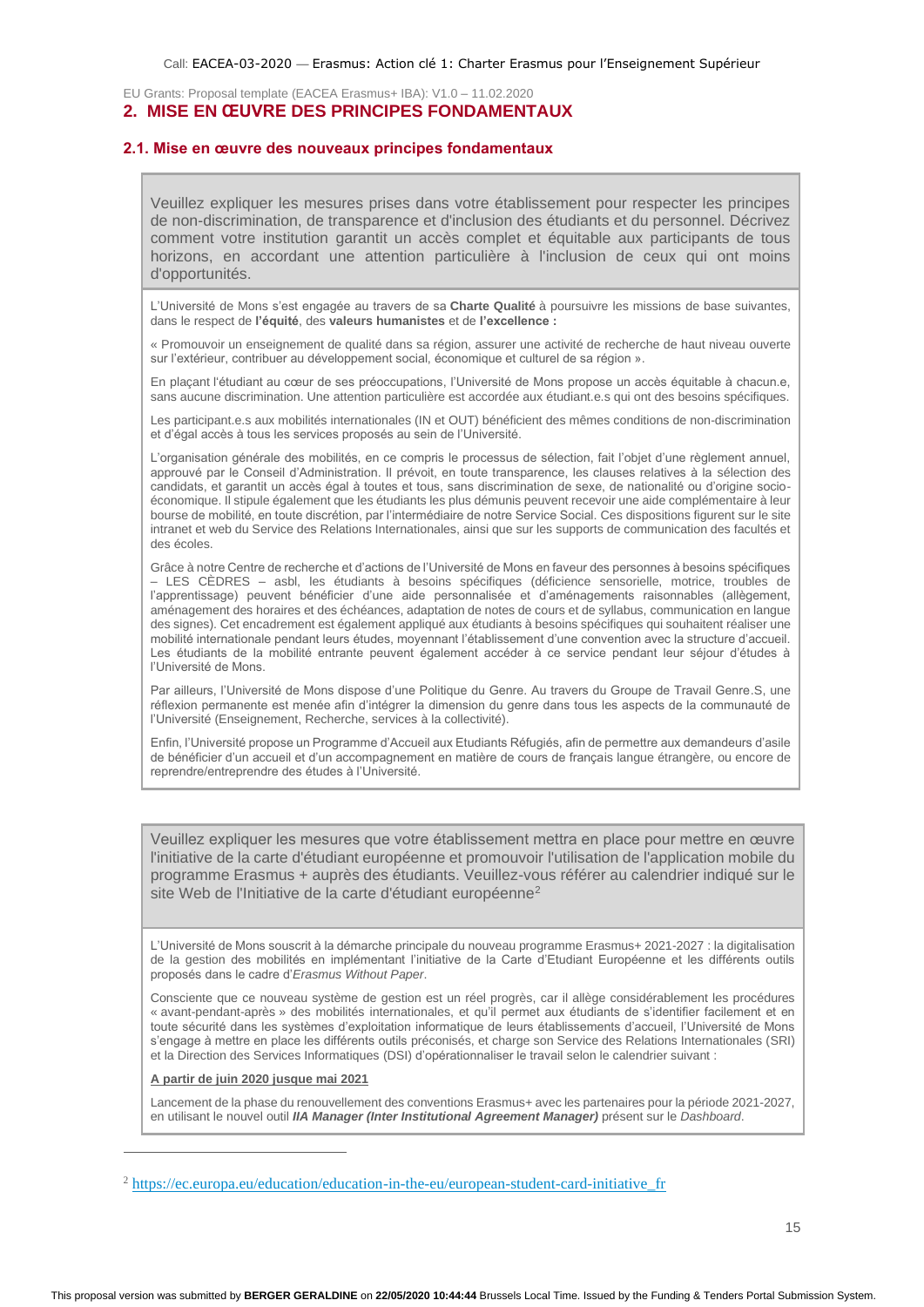## EU Grants: Proposal template (EACEA Erasmus+ IBA): V1.0 – 11.02.2020

La DSI examine la possibilité de relier *Mobility Online* (outil de gestion des conventions institutionnelles « non Erasmus ») au *Dashboard* et de procéder aux importations nécessaires à l'utilisation d'un seul et unique outil de gestion pour toutes les conventions de l'Université.

Les conventions interinstitutionnelles doivent être signées et actives pour le 1<sup>er</sup> septembre 2021.

#### **Septembre 2020**

Le SRI initie une **phase test de l'***OLA* **(***Online Learning Agreement***)** en collaboration avec les départements d'espagnol et d'italien de la Faculté de Traduction et d'Interprétation. L'OLA sera testé sur les mobilités OUT et certaines mobilités IN, soit un échantillon de 40 dossiers environ.

Les rôles et les accès utiles seront attribués aux personnes responsables dans les secrétariats facultaires, aux coordinatrices académiques et à la DSI. Une enquête de satisfaction concernant l'utilisation de l'OLA auprès de l'échantillon d'étudiants « test » sera menée afin d'optimiser la gestion de la digitalisation pour la phase 2 prévue en septembre 2021.

Remarque : le SRI prévoit de tester un système de *blended mobilities* (cours à distance sur une partie de la période et cours en présentiel sur le reste de la durée de mobilité) sur un échantillon d'une dizaine de dossiers du premier quadrimestre 2020-2021.

### **Novembre 2020**

La DSI initie le travail nécessaire (utilisation des API) à l'inclusion du catalogue de cours de l'UMONS dans OLA.

### **Janvier 2021**

Implémentation de la *European Student Card initiative* : sous réserve de réception d'instructions techniques claires de la part de la Commission Européenne, la DSI entamera le travail de connexion du système avec nos outils de gestion académique et administrative (GESTAC) et le formatage de la nouvelle carte d'étudiant.

Par ailleurs, la DSI mettra en place un système permettant de générer automatiquement les relevés de notes des étudiants IN.

## **Mars 2021**

La DSI intègre le catalogue de cours dans l'OLA pour le 1 er mars 2021 (préparation des mobilités Q1 2021-2022).

#### **Septembre 2021**

Le SRI **généralise l'utilisation de l'OLA** pour toutes les mobilités 2021-2022, dans toutes les facultés de l'Université.

Les étudiants de la cohorte 2021-2022 seront invités à utiliser l'*Erasmus Mobile App* pour préparer leur dossier de mobilité.

#### **Septembre 2022**

Le SRI traitera toutes les **nominations et les candidatures 2021-2022** via le *Dashboard***.**

#### **Septembre 2023**

Le SRI sera en mesure de gérer l'échange des relevés de notes (TOR) avec les établissements partenaires via le *Dashboard*.

Concrètement, le calendrier de travail prévoit l'utilisation généralisée des outils de l'EWP et de la Carte d'Etudiant Européenne pour l'année académique 2022-2023.

L'Université de Mons travaillera de concert avec la Haute Ecole HEH.be dans la concrétisation du calendrier de travail prévu pour la mise en place de la Carte d'Identité Européenne, car les systèmes de gestion des données étudiantes et des formations sont identiques.

Enfin, au plus tard pour le printemps 2021, l'Université de Mons aura organisé au sein de ses Facultés et Ecoles une campagne de communication et de formation aux nouveaux outils de digitalisation, afin que chaque intervenant (étudiant et personnel) soit opérationnel et parfaitement instruit au moment de leur l'implémentation généralisée.

Veuillez expliquer comment votre établissement mettra en œuvre et promouvra des pratiques respectueuses de l'environnement dans le cadre du programme Erasmus +.

L'UMONS est dotée en son sein d'un **Conseil du Développement Durable (CDD)**.

Le CDD existe depuis 2012, tout d'abord en tant que Cercle du Développement Durable Institutionnel (CDDI) puis, en 2014, en tant que Conseil du Développement Durable. Cette transformation a permis au **CDD** d'acquérir un poids institutionnel plus important au sein de l'UMONS avec la possibilité de soumettre des actions au Conseil d'Administration.

Aujourd'hui, le CDD se compose de plus d'une **trentaine** de membres permanents auxquels il faut ajouter une dizaine de membres de la communauté universitaire ayant manifesté de l'intérêt pour les activités qui y sont menées. Le CDD rassemble les compétences issues des Facultés, des Directions administratives et des étudiants, ce qui permet d'aborder de manière pratique les différentes thématiques environnementales, telles que : l'énergie, les bâtiments mais aussi la gestion des ressources (l'eau, les fournitures de bureau, etc.), la gestion des espaces verts, la gestion des déchets (non-dangereux et dangereux), etc. Les actions sont ensuite portées et réalisées par les membres du CDD et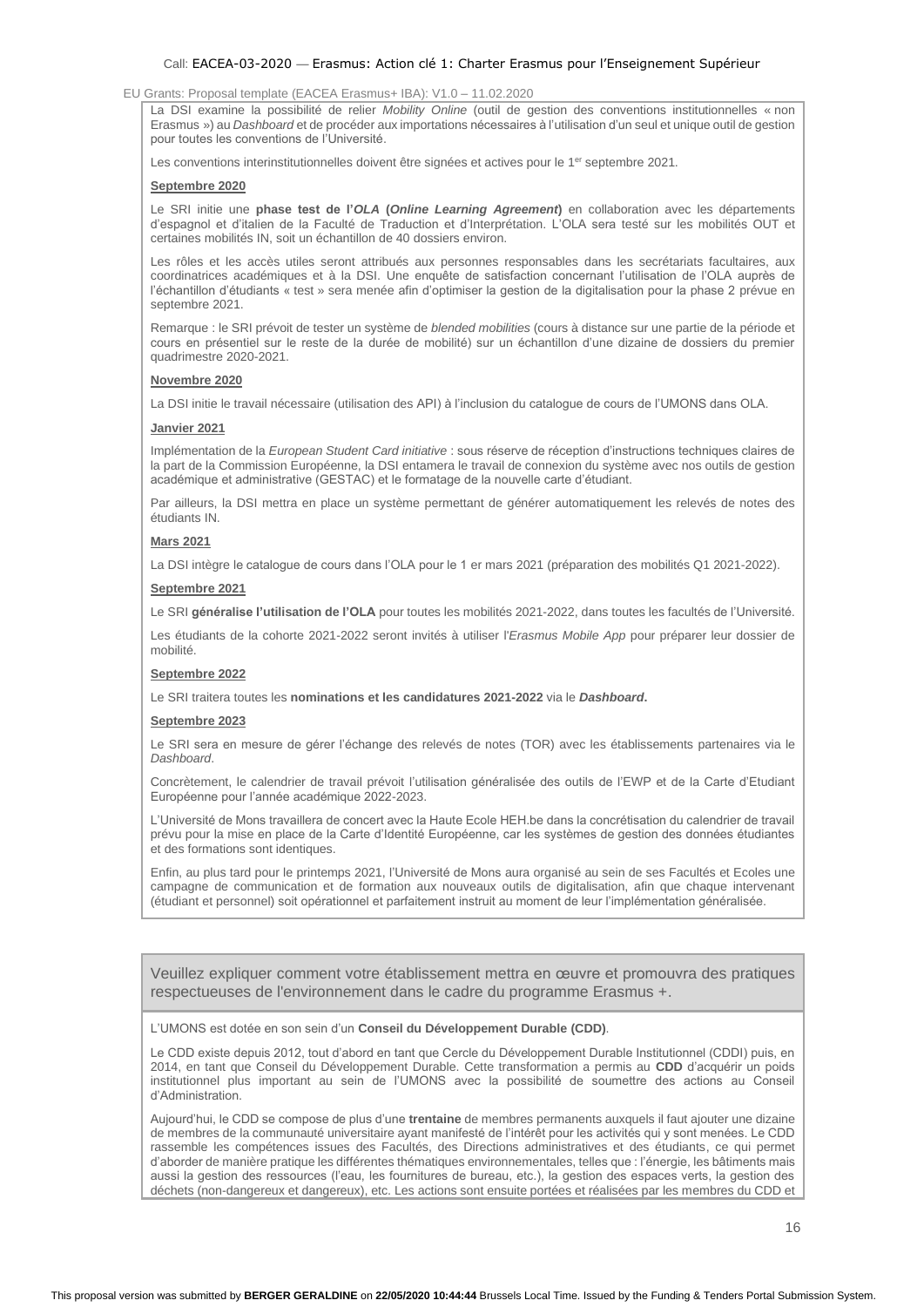## EU Grants: Proposal template (EACEA Erasmus+ IBA): V1.0 – 11.02.2020

les Directions administratives telles que la Direction des Affaires étudiants (DAE), la Direction des Infrastructures (DI), la Direction des Services informatiques (DSI), ou encore la Direction de la Sécurité, de l'Environnement et de la Mobilité (DSEM).

**Les missions du CDD :**

- Renforcer l'intégration du développement durable dans les programmes universitaires ;
- Renforcer l'intégration du développement durable dans les programmes de recherche ;
- Réduire l'empreinte environnementale de l'UMONS (énergie, eau, mobilité, déchets, etc.) ;
- Sensibiliser les étudiants ainsi que le personnel aux problématiques environnementales ;
- Répondre aux obligations légales et adopter une démarche d'évaluation et d'amélioration continue en matière de développement durable.

#### **Politique de Développement Durable – Horizon 2030 :**

Le CDD a mis en place des groupes de travail afin d'élaborer une politique de Développement Durable ambitieuse et réaliste à l'horizon 2030. Sept groupes de travail ont ainsi été formé de façon à pouvoir aborder les thèmes suivants :

- Les bâtiments ;
- L'eau ;
- Les énergies ;
- La mobilité ;
- L'enseignement et la recherche ;
- L'objectif zéro carbone :
- Le bien-être de la communauté universitaire.

Par la suite, les travaux réalisés par les différents groupes seront rassemblés en une politique de Développement Durable que le CDD soumettra à l'approbation du Conseil d'Administration.

Dans ce contexte, l'Université de Mons entend également promouvoir des comportements éco-responsables auprès des participants aux mobilités internationales. En collaboration avec le Service des Relations Internationales et tous les intervenants dans l'organisation des mobilités, les participants sont invités à recourir aux moyens de transport les moins polluants et à utiliser les outils de digitalisation dans le cadre de leurs démarches. Ils reçoivent également la recommandation de respecter les règles environnementales en vigueur dans les pays d'accueil.

Les étudiants de la mobilité entrante reçoivent un welcome pack dès leur arrivée à l'Université de Mons. Le Service des Relations Internationales veille à y insérer une information sur les recommandations formulées en matière de respect de l'environnement, d'économie d'énergie et d'eau, ainsi qu'une documentation claire sur le tri des déchets.

Veuillez expliquer comment vous allez promouvoir l'engagement civique et la citoyenneté active parmi vos étudiants sortants et entrants avant, après et pendant la mobilité.

Depuis la création de ses premières facultés et plus que jamais, à présent et dans les années à venir, la philosophie et l'ADN de l'Université de Mons intègrent dans leurs missions essentielles des valeurs de solidarité, d'interculturalité et d'ascension sociale. En développant la dimension internationale et européenne au sein de sa communauté et dans ses cursus, l'Université de Mons entend associer activement son personnel et ses étudiants dans la création d'un espace européen de l'éducation solidaire et interculturelle. Pour ses étudiants, plus singulièrement, elle entend les former en citoyens européens engagés et intégrés dans une société multiculturelle. La toute récente crise sanitaire nous rappelle combien il est important de resserrer les liens et de promouvoir une action solidaire au sein de l'Union Européenne.

C'est en accord avec cette philosophie que l'Université de Mons encourage les étudiants de la mobilité entrante et sortante à participer à des **projets d'engagement civique et citoyen**, en vue de leur permettre d'acquérir des compétences transversales qui leur seront utiles dans leur vie socio-professionnelle et de contribuer activement aux objectifs de la *European Education Area.*

Concrètement, l'Université entend atteindre cet objectif en activant les leviers suivants (liste non exhaustive) :

- Pour les **étudiants de la mobilité sortante** : avant leur départ en mobilité, ils reçoivent une préparation à l'interculturel via les coordinateurs facultaires et les diverses activités organisées par le Service des Relations Internationales (entretiens individuels, rencontres avec les étudiants et chercheurs de la mobilité entrante et des alumni, participation aux activités de valorisation de parcours de mobilité réalisés) ;
- Pour les étudiants de la mobilité entrante : outre un accueil personnalisé à leur arrivée, ils participent à des activités d'intégration à l'Université *(Welcome Days)* et au Pôle Hainuyer (Journée d'accueil à vocation culturelle), au cours desquelles ils reçoivent une sensibilisation interculturelle destinée à leur permettre de parfaitement s'intégrer dans notre communauté. Par ailleurs, l'Université de Mons dispose d'une section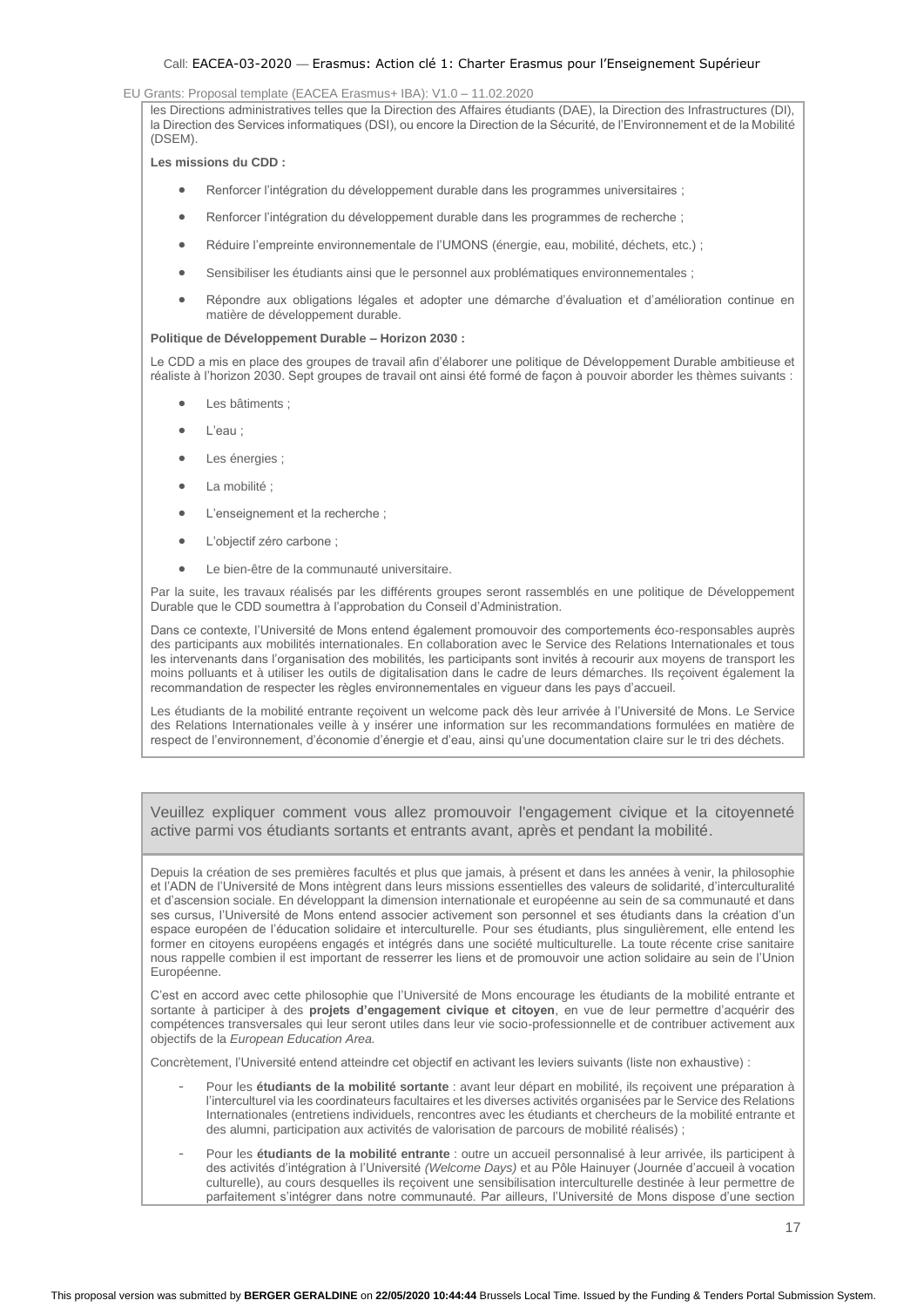EU Grants: Proposal template (EACEA Erasmus+ IBA): V1.0 – 11.02.2020

*ESN (Erasmus Student Network)* particulièrement active vis-à-vis des étudiants de la mobilité entrante (programme d'activités tout au long de l'année), ainsi que dans des initiatives sociales et citoyennes, grâce à son investissement dans les différentes actions développées par l'Université en la matière, et dans le cadre du projet européen *Social Erasmus*.

Pour tous les étudiants, en ce compris les internationaux, l'Université de Mons développe une série d'initiatives qui invitent leur communauté à adhérer à ses principes multiculturels et à sa dimension internationale :

- Organisation d'une semaine dédiée aux mobilités et à l'internationalisation de l'Université (*International Mobility Days* – au cours de la seconde semaine du mois d'octobre, en marge des *Erasmus Days*) et d'*Apéro-Meeting Erasmus* (tout au long de l'année) ; l'objectif poursuivi vise à promouvoir les mobilités et à valoriser les séjours d'études en cours ou réalisés.
- Projet TANDEMONS : système de parrainage d'étudiants montois avec les étudiants de la mobilité entrante, impliquant un programme d'activités interculturelles tout au long de l'année.
- Projet *TANDEMONS4Refugees* : système de parrainage d'étudiants montois avec des demandeurs d'asiles en reprise d'études.
- Kots à projet : engagement des étudiants dans différentes causes citoyennes, invitant les étudiants internationaux à les rejoindre. Pour n'en citer que quelques-uns : *Kot (h)Umain* (problématique des réfugiés), *Coop'tech* (projets coopératifs visant à contribuer sur le long terme au bien-être et à la qualité de vie des citoyens des pays en développement), et *CoKotier* (gestion de composts et de poulaillers).
- Projets de mobilité dans le cadre de la Coopération au Développement : promotion des bourses de mobilité et micro-projets proposés dans le cadre de l'ARES-CCD qui permettent de développer des projets et des TFE en lien avec les thématiques des pays en voie de développement.
- Initiatives organisées par l'Organisation Représentative des Etudiants, les Cercles Facultaires et l'Association des Etudiants Internationaux : journées dédiées à différentes causes humanitaires et en lien avec le concept de citoyenneté active.
- Différentes activités organisées dans le cadre de l'*Internationalization@home*, notamment destinées à permettre l'approche de l'international aux étudiants qui ne réalisent pas de mobilité

## <span id="page-26-0"></span>**2.2. Lors de la participation à des activités de mobilité – Après la mobilité**

Veuillez décrire les mesures concrètes que vous prendrez pour garantir la reconnaissance entièrement automatique de tous les crédits obtenus pour les résultats d'apprentissage obtenus pendant une période de mobilité à l'étranger / une mobilité mixte, conformément à la Recommandation du Conseil sur la reconnaissance mutuelle automatique.

La clé de la réussite pour une reconnaissance académique complète et automatique des crédits obtenus en mobilité passe par le respect intégral des principes du système ECTS, la conclusion d'accords interinstitutionnels clairement documentés en matière de conversion de notes et de conditions d'évaluations, une information transparente diffusée dans toutes les facultés et auprès des futurs participants aux mobilités, ainsi que l'établissement de *learning agreements* clairs et de relevés de notes en adéquation.

A l'Université de Mons, la reconnaissance complète des activités suivies à l'étranger est la condition indispensable pour participer à une mobilité de type Erasmus. Elle est garantie par l'utilisation généralisée du système ECTS dans toutes les facultés et écoles de l'Université. Coulées dans un règlement des mobilités revu et validé chaque année par le Conseil d'Administration, ainsi que dans les règlements officiels des Etudes et des Jurys-Evaluations de l'Université, les dispositions relatives à la reconnaissance des crédits acquis en mobilité garantissent le respect intégral des conditions prescrites dans le Guide ECTS et le programme Erasmus+.

L'Université de Mons veille à ce que les accords interinstitutionnels conclus avec les partenaires prévoient toutes les informations utiles à la conversion des notes et aux règles d'évaluation des deux institutions. Le cas échéant, une vérification et une actualisation de ces informations est réalisée par échanges entre les partenaires. Avant le départ en mobilité, chaque participant reçoit un pack d'informations, reprenant notamment le *learning agreement* convenu, ainsi que toutes les informations relatives aux conditions d'évaluation chez le partenaire et la grille de conversion de notes dans le système de l'Université de Mons (dûment validée par les autorités académiques de chaque Faculté et publiée sur leur plateforme intranet).

Sur base de *learning agreements* clairs et dûment validés par l'étudiant, le responsable académique à l'Université de Mons et son homologue à l'institution de destination, les participants suivent les cours planifiés et présentent les examens correspondants pendant leur mobilité. Un relevé de notes (*Transcript of Records*) au format Erasmus est établi et envoyé à l'institution d'origine des étudiants de la mobilité entrante, endéans les cinq semaines qui suivent la fin des activités de mobilité. Il reprend la liste des cours prévus dans le *learning agreement*, intègre les notes obtenues par les participants et les crédits associés. En cas de *blended mobility*, le *learning agreement* et le relevé de notes indiquent clairement la part des crédits obtenus dans le cadre des enseignements à distance et ceux acquis en présentiel. Aucune différence de traitement ou d'appréciation ne sera acceptée entre les deux formes d'apprentissage.

Les notes obtenues par les étudiants de l'Université de Mons pendant leur mobilité sont transmises aux Secrétariats de Faculté en vue de les convertir selon une grille de conversion connue et validée avant la mobilité. Les notes sont intégralement retranscrites dans le Programme Annuel de l'Etudiant, ainsi que dans le bulletin de notes officiel de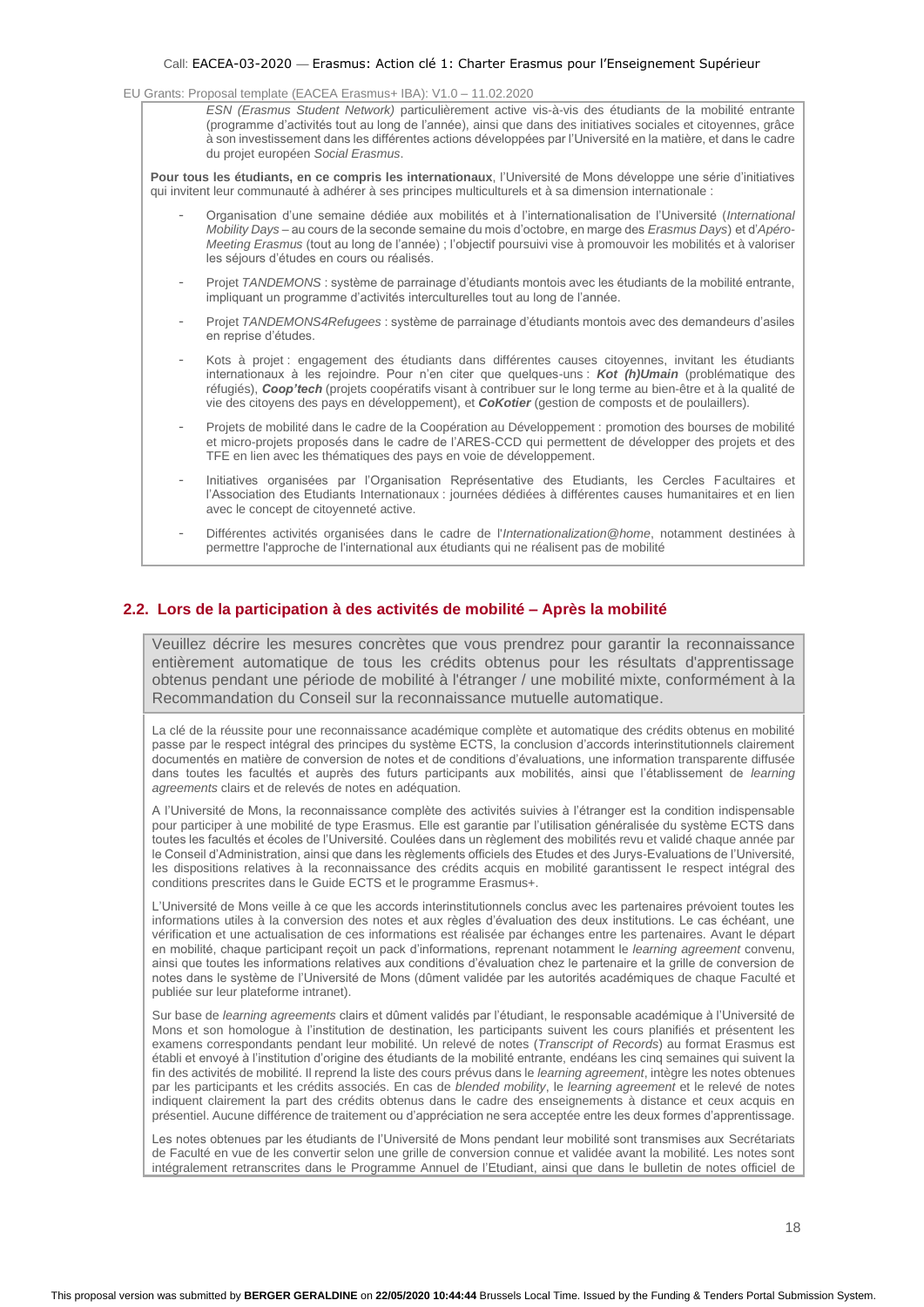l'Université. Les activités de mobilité seront également intégrées dans le Supplément au Diplôme de l'étudiant, à la fin de ses études.

Les étudiants qui effectuent une mobilité à des fins de stage reçoivent un Certificat de stage en fin de séjour, reprenant une information claire sur les activités réalisées, leur durée et les compétences développées, afin de permettre une reconnaissance dans l'Université d'origine, dûment intégrée dans le bulletin officiel et dans le Supplément au Diplôme à la fin des études.

L'utilisation des outils de digitalisation (*Erasmus Without Paper* et *Student Card Initiative*), et plus particulièrement le recours aux applications *Online Learning Agreement, Erasmus Student App* et *Dashboard*, constitue une réelle opportunité de performance optimale des conditions de reconnaissance académique, dans des délais plus rapides et dans des conditions automatisées. La connexion du catalogue de cours avec les outils de digitalisation permettra un accès complet et efficace aux fiches ECTS, permettant une information détaillée en temps réel pour assurer la préparation et le suivi des mobilités.

L'Université de Mons s'engage à recourir à ces outils, selon le calendrier détaillé dans la rubrique 2.1. de la présente Charte.

Veuillez décrire les mesures prises par votre institution pour soutenir, promouvoir et reconnaître la mobilité du personnel:

L'Université de Mons encourage son personnel à réaliser des missions d'enseignement ou de formation, notamment dans le cadre du programme Erasmus+. Consciente que ce type de mobilité permet d'améliorer les compétences disciplinaires, pédagogiques et linguistiques de son personnel, mais aussi de contribuer à augmenter la motivation professionnelle, les autorités de l'Université valorisent le plan de carrière des membres du personnel actifs à l'international. C'est également une des conditions pour accéder au système de promotion et de grades.

Des mesures d'encouragement sont également mises en place au niveau des Facultés et des Ecoles de l'Université, tant au niveau de l'offre des opportunités de se lancer dans des projets de coopération que des possibilités de développement de cursus conjoints avec des partenaires internationaux et européens.

En termes de promotion et de valorisation des mobilités du personnel, le Service des Relations Internationales incite les membres du personnel de l'Université à prendre part à des missions Erasmus grâce à des campagnes d'information organisées au sein des Facultés, à des interventions régulières lors des Conseils de Faculté et à l'occasion des différentes activités de promotion organisées à l'échelon institutionnel (*International Mobility Days, Apero-meetings Erasmus,* publications*)*. A chacune de ces occasions, les réalisations de mobilité sont valorisées par des articles, des interviews, des posters ou encore des capsules vidéo.

## <span id="page-27-0"></span>**2.3. A des fins de visibilité**

Veuillez réfléchir à la façon dont vous prévoyez de promouvoir régulièrement les activités soutenues par le programme. Veuillez fournir le lien Web où vous hébergerez la déclaration de politique Erasmus à l'avenir.

L'Université de Mons met un point d'honneur à veiller à ce que les étudiants, tout comme les membres du personnel, aient un accès permanent aux informations relatives aux activités développées à l'UMONS et soutenues par le programme. Le Service des Relations Internationales travaille donc en étroite collaboration avec la Direction de la Communication et la Direction des Services Informatiques à l'actualisation et l'optimisation des supports de communication, notamment les sites internet et intranet, et s'assure que ceux-ci sont à jour et accessibles à l'ensemble de la communauté universitaire.

La Déclaration politique Erasmus 2021-2027 apparaitra dans la section « International » du site officiel de l'Université de Mons. Un onglet sur la page d'accueil de la section permet un accès direct vers la page où sera déposée la Déclaration :

<https://web.umons.ac.be/fr/international/programmes-de-mobilite/>

Outre la Charte Erasmus+, les sites internet et intranet reprennent les informations utiles sur les différents programmes de mobilité, les collaborations internationales, les informations détaillées sur la mise en pratique d'une mobilité, entrante ou sortante, ainsi que les différents conseils pour une mobilité réussie. Chacun des sites informe également ses visiteurs sur les activités destinées à l'aide à l'intégration des étudiants de la mobilité entrante, et sur les activités de promotion des mobilités sortantes.

Conscient du fait qu'il est essentiel de toucher l'ensemble de la communauté UMONS, et du défi que cela peut représenter au vu de la multiplication des moyens de communication, le Service des Relations Internationale s'est également rendu visible sur les réseaux sociaux et prévoit un développement de ses pages au cours des mois à venir. Les étudiants y trouvent de l'information sur les différents événements, sur des projets institutionnels internationaux ainsi que sur les différents concours organisés.

En outre, le Service des Relations Internationales, en collaboration avec les autres services à l'étudiant, organise plusieurs activités d'information sur les mobilités, dont la promotion est menée au travers des divers supports de communication de l'UMONS (Newsletters, Lettres d'information, site intranet, site web et réseaux sociaux). Différents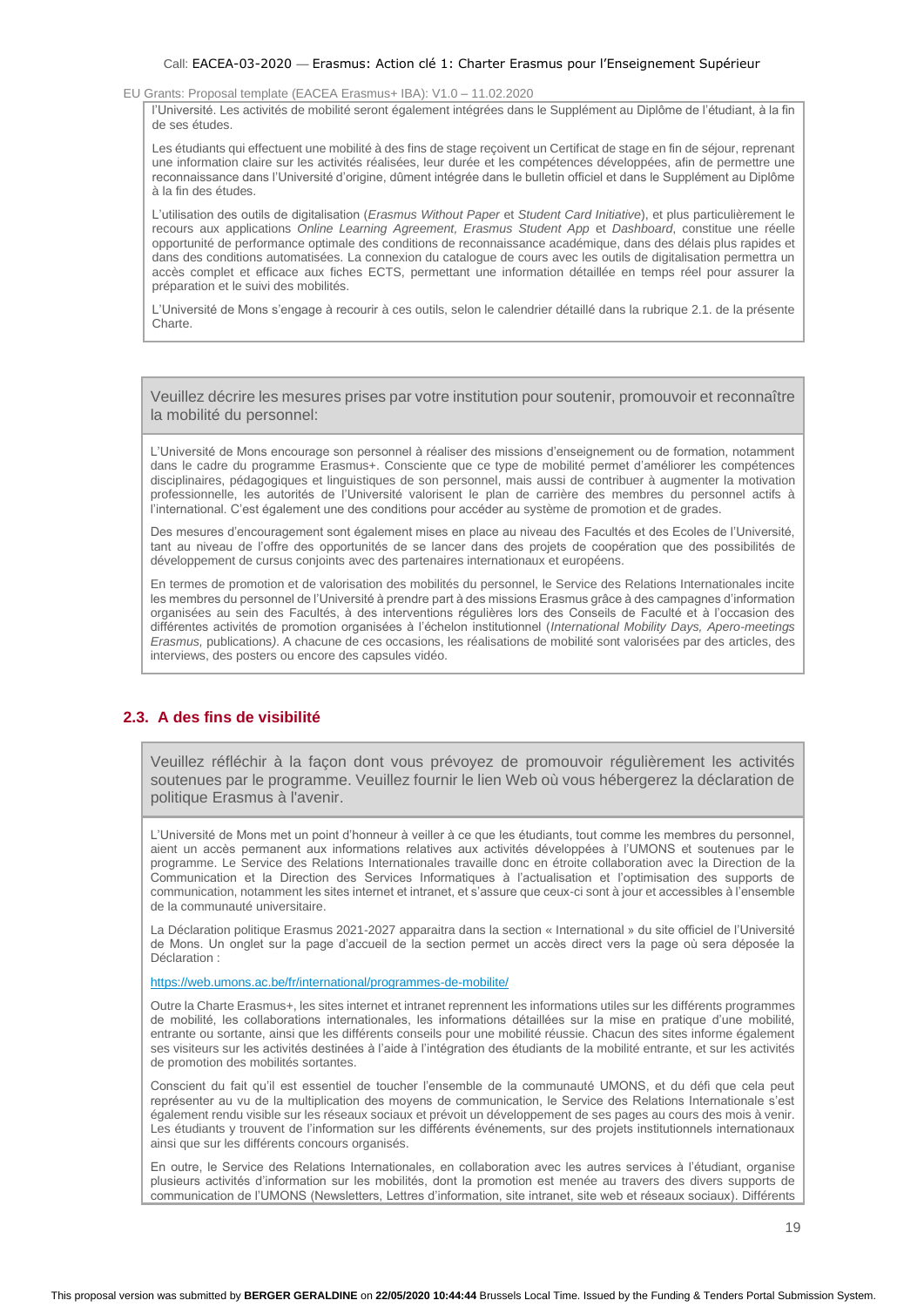EU Grants: Proposal template (EACEA Erasmus+ IBA): V1.0 – 11.02.2020

intervenants facultaires, institutionnels et extérieurs participent à ces activités de promotion pour répondre aux questions des étudiants, et des brochures sur chacun des aspects de la mobilité sont mises à disposition.

En interne, un réseau d'intervenants de la mobilité permet une information continue de l'étudiant. Au niveau institutionnel, le Vice-Recteur aux Relations internationale et ses Conseillers, ainsi que le Service des Relations internationales sont les référents. Des sessions d'information sont organisées dans chaque Faculté par les gestionnaires de mobilité, ainsi que des permanences. Au niveau des Facultés et Départements, ce sont des coordinateurs facultaires qui assurent la bonne diffusion de l'information. Enfin, à chaque occasion, le Recteur et l'équipe du Collège Rectoral de l'Université ne manquent pas de diffuser et de valoriser les résultats des activités d'internationalisation (discours officiels et messages d'information institutionnelle).

Par ailleurs, l'enquête de satisfaction qui est menée à la fin de chaque quadrimestre auprès des étudiants de la mobilité entrante contient des questions de satisfaction relative à la communication sur différents niveaux (site internet, cours de français, services aux étudiants, …). Ces informations précieuses permettent d'améliorer les points qui le requièrent, mais également d'adapter la communication pour une diffusion optimale de l'information.

En tant qu'institution co-présidente du Pôle Hainuyer, l'UMONS est largement impliquée dans la communication du Pôle, et plus précisément dans la journée d'accueil des étudiants de la mobilité entrante organisée dans ce cadre.

Parfaitement consciente qu'un contact en présentiel est essentiel à la création mais aussi au maintien de bonnes relations entre partenaires, l'Université de Mons veille à être représentée dans les différents salons universitaires internationaux tels que l'EAIE, la NAFSA et l'APAIE. Pour une représentation optimale, un minimum de deux représentants de l'université s'y rendent, idéalement un gestionnaire institutionnel accompagné d'un coordinateur facultaire. Afin d'obtenir de bons résultats, chaque salon est préparé en interne, en collaboration avec les gestionnaires de mobilité et coordinateurs facultaires.

Veuillez décrire comment vous vous assurerez que les principes de cette charte seront bien communiqués et appliqués par le personnel à tous les niveaux de l'institution.

Le Recteur de l'Université de Mons, l'Equipe Rectorale en charge de l'internationalisation (le Vice-Recteur à la Mobilité et aux Relations Internationales et ses trois Conseillers) et la Direction des Affaires Académiques valident la Charte Erasmus+ 2021-2027, et ils en garantissent la parfaite implémentation au sein de la Communauté de l'Université.

La diffusion de ce document stratégique est assurée par les divers canaux décisionnels et de communication vers les Doyens des Facultés, les Coordinateurs Internationaux de celles-ci, les responsables des Services Généraux impliqués dans l'implémentation des principes de la Charte, et au sein de la Communauté de l'Université de Mons en général.

La Charte sera déposée sur les sites Web et intranet de l'Université de Mons et pourra être consultée par toutes et tous.

Le Coordinateur Institutionnel des mobilités internationales est chargé de la mise en œuvre de la Charte, et il veille au respect intégral de ses principes dans son opérationnalisation au sein de l'Université. En collaboration avec le Service des Relations Internationales, dont il assure la direction de l'équipe, le Coordinateur Institutionnel est chargé de :

- Mener une campagne de sensibilisation aux principes de la Charte dans les Facultés et Écoles de l'Université,
- Organiser des formations et des séances d'information au sujet de l'utilisation des outils de digitalisation (à l'attention du personnel des Facultés, des étudiants et des services généraux impliqués),
- Réaliser un audit interne annuel (utilisation de l'outil d'auto-évaluation de l'ECHE) et d'en rapporter les résultats auprès des Autorités,
- Mener les réflexions utiles pour apporter une amélioration aux points qui le requièrent,
- Mettre en place des enquêtes de satisfaction auprès des participants aux mobilités et aux projets.